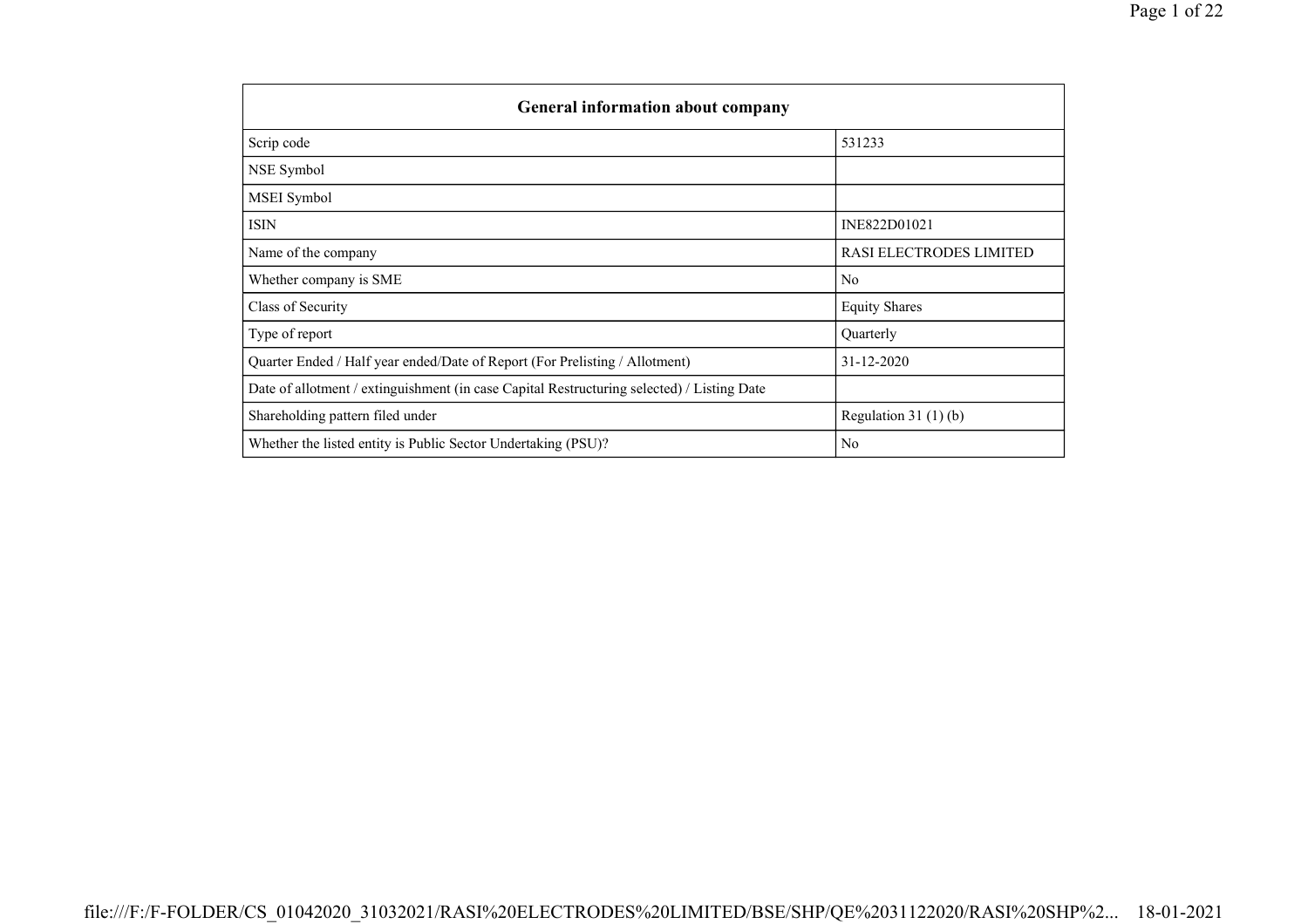|                |                                                                                           | <b>Declaration</b> |                                |                       |                            |
|----------------|-------------------------------------------------------------------------------------------|--------------------|--------------------------------|-----------------------|----------------------------|
| Sr.<br>No.     | Particular                                                                                | Yes/No             | Promoter and<br>Promoter Group | Public<br>shareholder | Non Promoter-Non<br>Public |
| 1              | Whether the Listed Entity has issued any partly paid up<br>shares?                        | N <sub>0</sub>     | N <sub>0</sub>                 | N <sub>0</sub>        | N <sub>0</sub>             |
| $\overline{2}$ | Whether the Listed Entity has issued any Convertible<br>Securities?                       | N <sub>0</sub>     | N <sub>0</sub>                 | No                    | N <sub>0</sub>             |
| 3              | Whether the Listed Entity has issued any Warrants?                                        | No                 | N <sub>0</sub>                 | No                    | N <sub>0</sub>             |
| 4              | Whether the Listed Entity has any shares against which<br>depository receipts are issued? | N <sub>0</sub>     | N <sub>0</sub>                 | N <sub>0</sub>        | N <sub>0</sub>             |
| 5              | Whether the Listed Entity has any shares in locked-in?                                    | N <sub>0</sub>     | N <sub>0</sub>                 | No                    | N <sub>0</sub>             |
| 6              | Whether any shares held by promoters are pledge or<br>otherwise encumbered?               | N <sub>0</sub>     | N <sub>0</sub>                 |                       |                            |
| $\overline{7}$ | Whether company has equity shares with differential<br>voting rights?                     | N <sub>o</sub>     | N <sub>0</sub>                 | N <sub>0</sub>        | N <sub>0</sub>             |
| 8              | Whether the listed entity has any significant beneficial<br>owner?                        | Yes                |                                |                       |                            |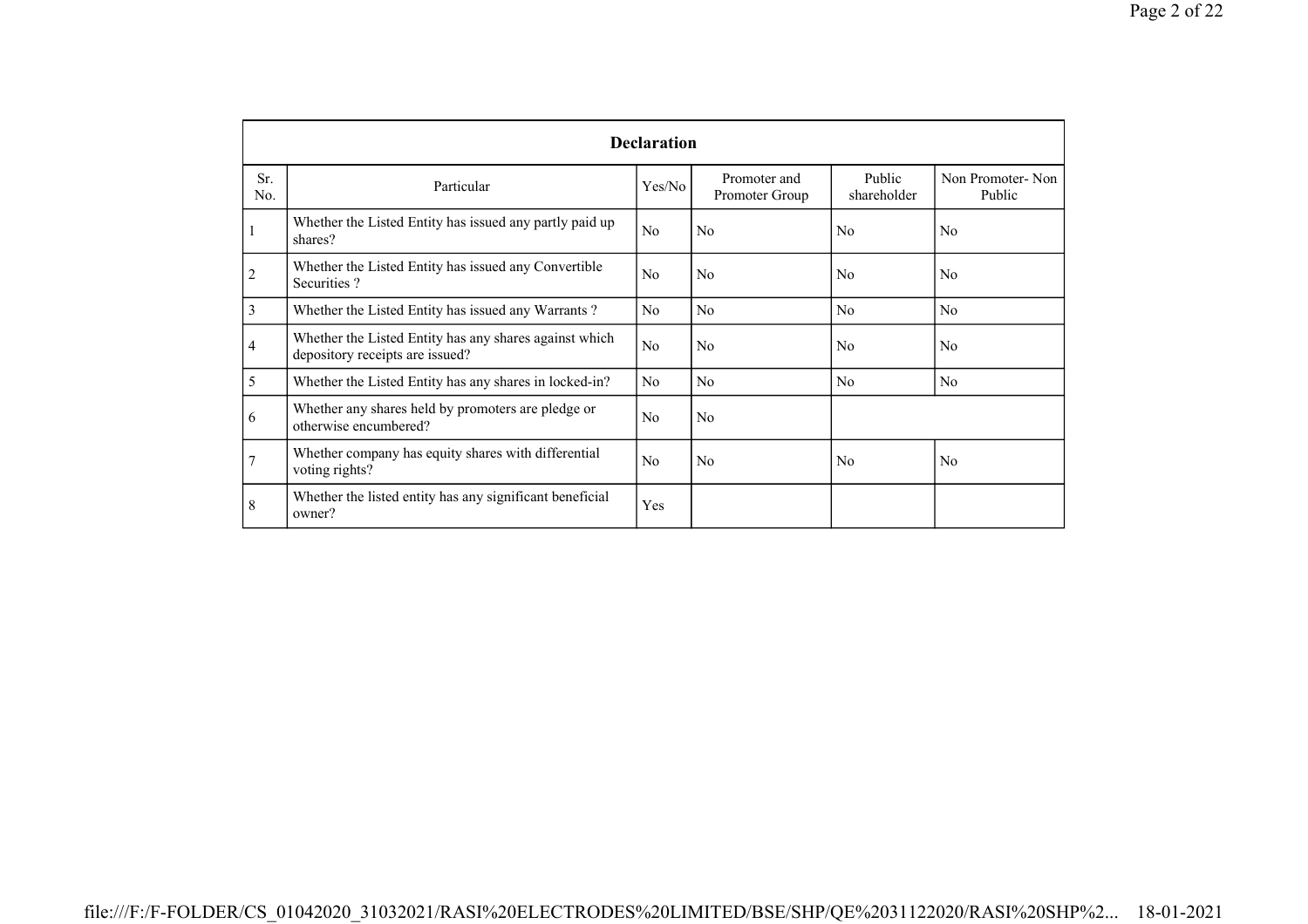|                 | Table I - Summary Statement holding of specified securities                                                         |                         |                                           |                           |                          |                      |                                                  |                                                                  |  |          |            |  |
|-----------------|---------------------------------------------------------------------------------------------------------------------|-------------------------|-------------------------------------------|---------------------------|--------------------------|----------------------|--------------------------------------------------|------------------------------------------------------------------|--|----------|------------|--|
|                 |                                                                                                                     |                         |                                           | No. Of<br>Partly<br>paid- | No. Of<br>shares         | Total nos.<br>shares | Shareholding<br>as a % of total<br>no. of shares | Number of Voting Rights held in each<br>class of securities (IX) |  |          |            |  |
| Category<br>(I) | Category of<br>shareholder                                                                                          | Nos. Of<br>shareholders | fully paid<br>up equity                   | up<br>equity              | underlying<br>Depository | held (VII)           | (calculated as<br>per SCRR,                      | No of Voting (XIV) Rights                                        |  |          | Total as a |  |
|                 | shares<br>$= (IV) +$<br>(II)<br>(III)<br>Receipts<br>shares<br>held $(IV)$<br>$(V)$ + $(VI)$<br>held<br>(VI)<br>(V) |                         | 1957) (VIII) As<br>$a\%$ of<br>$(A+B+C2)$ | Class eg:<br>X            | Class<br>eg:y            | Total                | $%$ of<br>$(A+B+C)$                              |                                                                  |  |          |            |  |
| (A)             | Promoter &<br>Promoter<br>Group                                                                                     | $\overline{7}$          | 8703550                                   |                           |                          | 8703550              | 27.96                                            | 8703550                                                          |  | 8703550  | 27.96      |  |
| (B)             | Public                                                                                                              | 3805                    | 22426950                                  |                           |                          | 22426950             | 72.04                                            | 22426948                                                         |  | 22426948 | 72.04      |  |
| (C)             | Non<br>Promoter-<br>Non Public                                                                                      |                         |                                           |                           |                          |                      |                                                  |                                                                  |  |          |            |  |
| (C1)            | <b>Shares</b><br>underlying<br><b>DRs</b>                                                                           |                         |                                           |                           |                          |                      |                                                  |                                                                  |  |          |            |  |
| (C2)            | Shares held<br>by<br>Employee<br>Trusts                                                                             |                         |                                           |                           |                          |                      |                                                  |                                                                  |  |          |            |  |
|                 | Total                                                                                                               | 3812                    | 31130500                                  |                           |                          | 31130500             | 100                                              | 31130498                                                         |  | 31130498 | 100        |  |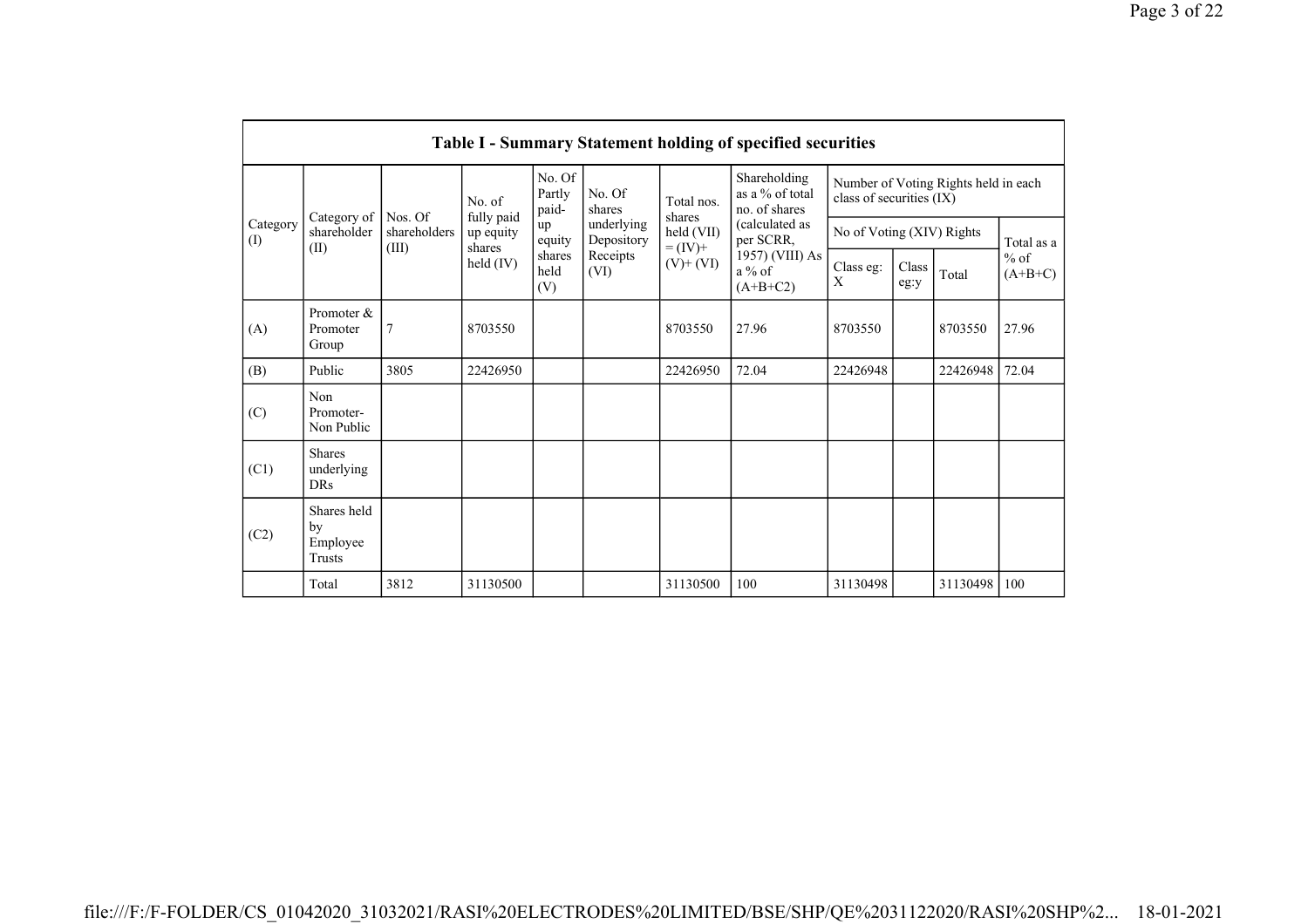|          | <b>Table I - Summary Statement holding of specified securities</b>                                                                     |                                       |                                       |                                                                            |                                                                                                            |                                                      |            |                                                                               |                                |                                       |
|----------|----------------------------------------------------------------------------------------------------------------------------------------|---------------------------------------|---------------------------------------|----------------------------------------------------------------------------|------------------------------------------------------------------------------------------------------------|------------------------------------------------------|------------|-------------------------------------------------------------------------------|--------------------------------|---------------------------------------|
| Category | Category of<br>shareholder                                                                                                             | No. Of<br><b>Shares</b><br>Underlying | No. of<br><b>Shares</b><br>Underlying | No. Of Shares<br>Underlying<br>Outstanding<br>convertible                  | Shareholding, as<br>a % assuming full<br>conversion of<br>convertible<br>securities (as a<br>percentage of | Number of<br>Locked in<br>shares (XII)               |            | Number of<br><b>Shares</b><br>pledged or<br>otherwise<br>encumbered<br>(XIII) |                                | Number of<br>equity shares<br>held in |
|          | Outstanding<br>Outstanding<br>securities and<br>(I)<br>(II)<br>convertible<br>Warrants<br>No. Of<br>securities $(X)$<br>$(X_i)$<br>(a) |                                       | Warrants (Xi)                         | diluted share<br>capital) $(XI)$ =<br>(VII)+(X) As a $\%$<br>of $(A+B+C2)$ | No.<br>(a)                                                                                                 | As a $%$<br>of total<br><b>Shares</b><br>held<br>(b) | No.<br>(a) | As a $%$<br>of total<br><b>Shares</b><br>held(b)                              | dematerialized<br>form $(XIV)$ |                                       |
| (A)      | Promoter &<br>Promoter<br>Group                                                                                                        |                                       |                                       |                                                                            | 27.96                                                                                                      |                                                      |            |                                                                               |                                | 8703550                               |
| (B)      | Public                                                                                                                                 |                                       |                                       |                                                                            | 72.04                                                                                                      |                                                      |            |                                                                               |                                | 21636655                              |
| (C)      | Non<br>Promoter-<br>Non Public                                                                                                         |                                       |                                       |                                                                            |                                                                                                            |                                                      |            |                                                                               |                                |                                       |
| (C1)     | <b>Shares</b><br>underlying<br><b>DRs</b>                                                                                              |                                       |                                       |                                                                            |                                                                                                            |                                                      |            |                                                                               |                                |                                       |
| (C2)     | Shares held<br>by<br>Employee<br><b>Trusts</b>                                                                                         |                                       |                                       |                                                                            |                                                                                                            |                                                      |            |                                                                               |                                |                                       |
|          | Total                                                                                                                                  |                                       |                                       |                                                                            | 100                                                                                                        |                                                      |            |                                                                               |                                | 30340205                              |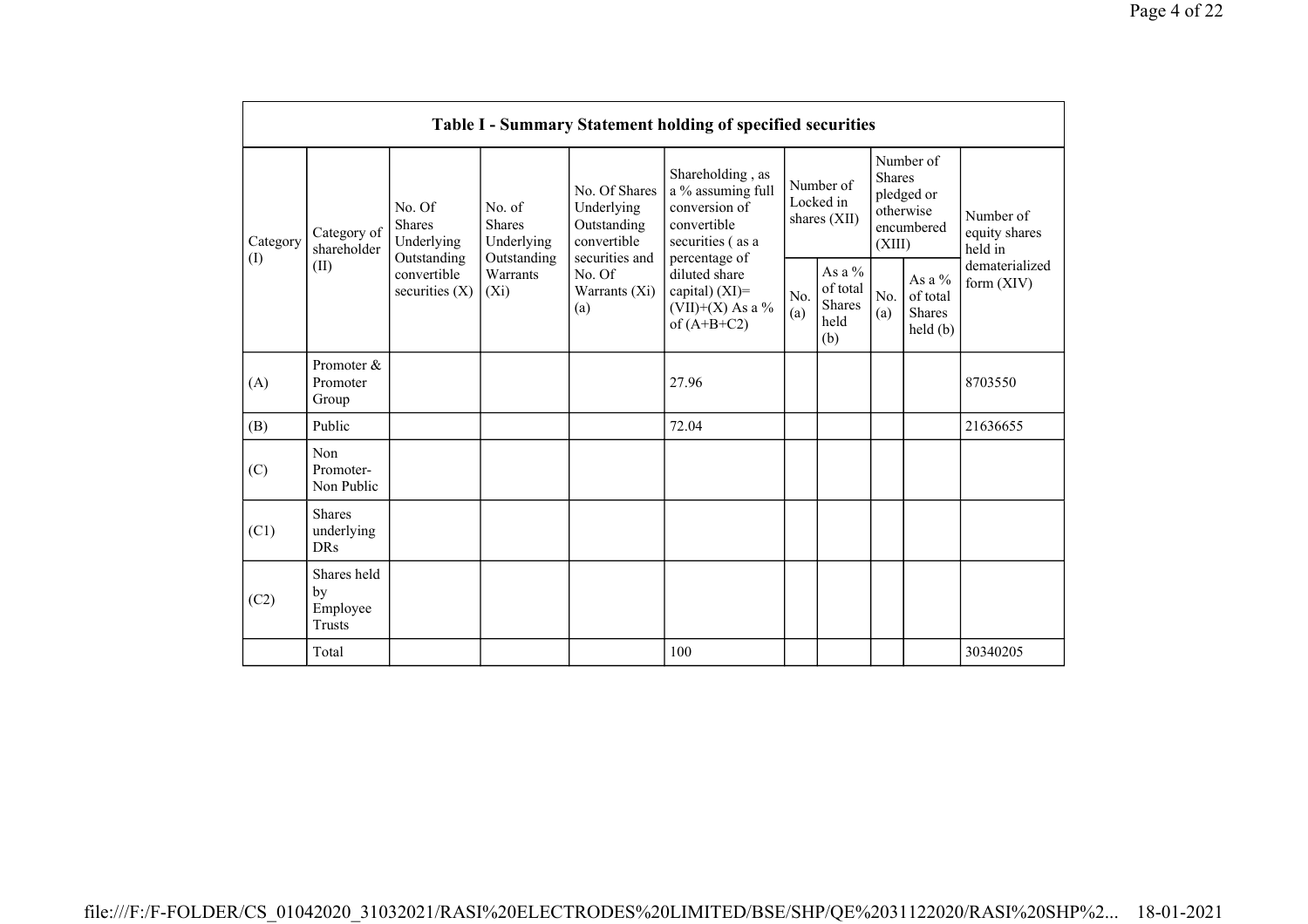| Sr.<br>$\mathbf{A}$                                                                            | Category &<br>Name of the<br>Shareholders (I)<br>Table II - Statement showing shareholding pattern of the Promoter and Promoter Group | Nos. Of<br>shareholders<br>(III) | No. of<br>fully paid<br>up equity<br>shares<br>held (IV) | No.<br>Of<br>Partly<br>paid-<br>up<br>equity<br>shares<br>held<br>(V) | No. Of<br>shares<br>underlying<br>Depository<br>Receipts<br>(VI) | Total nos.<br>shares<br>held<br>$(VII) =$<br>$(IV)+(V)$<br>$+ (VI)$ | Shareholding<br>as a % of<br>total no. of<br>shares<br>(calculated<br>as per<br>SCRR,<br>1957) (VIII)<br>As a % of | class of securities (IX)<br>No of Voting (XIV) Rights<br>Class eg:<br>X | Class<br>eg:y | Number of Voting Rights held in each<br>Total | Total<br>as a $%$<br>of<br>Total<br>Voting<br>rights |
|------------------------------------------------------------------------------------------------|---------------------------------------------------------------------------------------------------------------------------------------|----------------------------------|----------------------------------------------------------|-----------------------------------------------------------------------|------------------------------------------------------------------|---------------------------------------------------------------------|--------------------------------------------------------------------------------------------------------------------|-------------------------------------------------------------------------|---------------|-----------------------------------------------|------------------------------------------------------|
| (1)                                                                                            | Indian                                                                                                                                |                                  |                                                          |                                                                       |                                                                  |                                                                     |                                                                                                                    |                                                                         |               |                                               |                                                      |
| (a)                                                                                            | Individuals/Hindu<br>undivided Family                                                                                                 | 6                                | 8453550                                                  |                                                                       |                                                                  | 8453550                                                             | 27.16                                                                                                              | 8453550                                                                 |               | 8453550                                       | 27.16                                                |
| (d)                                                                                            | Any Other<br>(specify)                                                                                                                | 1                                | 250000                                                   |                                                                       |                                                                  | 250000                                                              | 0.8                                                                                                                | 250000                                                                  |               | 250000                                        | 0.8                                                  |
| Sub-Total<br>(A)(1)                                                                            |                                                                                                                                       | 7                                | 8703550                                                  |                                                                       |                                                                  | 8703550                                                             | 27.96                                                                                                              | 8703550                                                                 |               | 8703550                                       | 27.96                                                |
| (2)                                                                                            | Foreign                                                                                                                               |                                  |                                                          |                                                                       |                                                                  |                                                                     |                                                                                                                    |                                                                         |               |                                               |                                                      |
| Total<br>Shareholding<br>of Promoter<br>and<br>Promoter<br>Group $(A)=$<br>$(A)(1)+(A)$<br>(2) |                                                                                                                                       | 7                                | 8703550                                                  |                                                                       |                                                                  | 8703550                                                             | 27.96                                                                                                              | 8703550                                                                 |               | 8703550                                       | 27.96                                                |
| B                                                                                              | Table III - Statement showing shareholding pattern of the Public shareholder                                                          |                                  |                                                          |                                                                       |                                                                  |                                                                     |                                                                                                                    |                                                                         |               |                                               |                                                      |
| (1)                                                                                            | Institutions                                                                                                                          |                                  |                                                          |                                                                       |                                                                  |                                                                     |                                                                                                                    |                                                                         |               |                                               |                                                      |
| (3)                                                                                            | Non-institutions                                                                                                                      |                                  |                                                          |                                                                       |                                                                  |                                                                     |                                                                                                                    |                                                                         |               |                                               |                                                      |
| (a(i))                                                                                         | Individuals -<br>i.Individual<br>shareholders<br>holding nominal<br>share capital up<br>to Rs. 2 lakhs.                               | 3546                             | 10986648                                                 |                                                                       |                                                                  | 10986648                                                            | 35.29                                                                                                              | 10986646                                                                |               | 10986646                                      | 35.29                                                |
| (a(ii))                                                                                        |                                                                                                                                       |                                  |                                                          |                                                                       |                                                                  | 9141128                                                             | 29.36                                                                                                              |                                                                         |               | 9141128                                       | 29.36                                                |

## **Table II - Statement showing shareholding pattern of the Promoter and Promoter Group**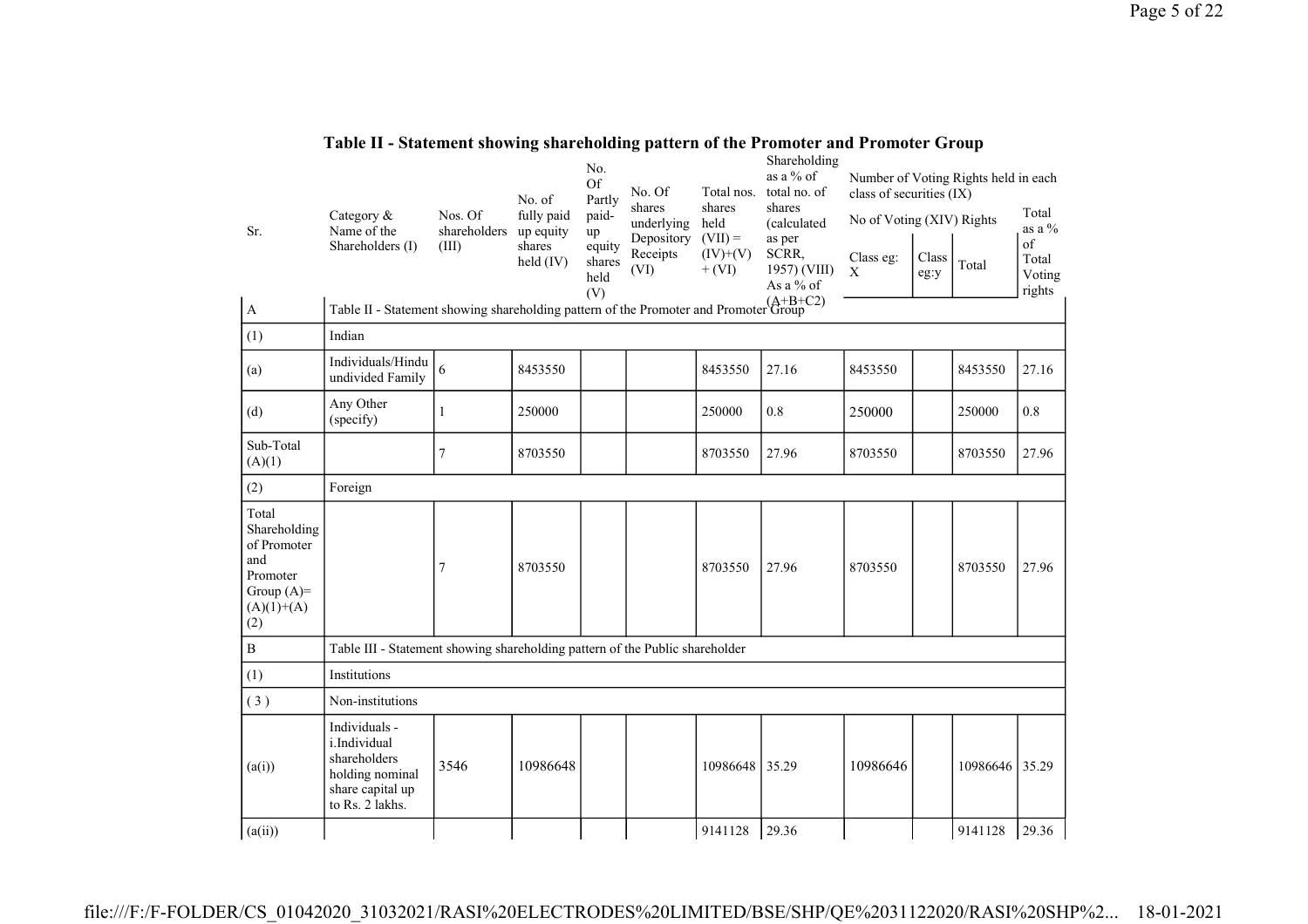|                                                                             | Individuals - ii.<br>Individual<br>shareholders<br>holding nominal<br>share capital in<br>excess of Rs. 2<br>lakhs. | 33   | 9141128  |  |          |       | 9141128  |          |       |
|-----------------------------------------------------------------------------|---------------------------------------------------------------------------------------------------------------------|------|----------|--|----------|-------|----------|----------|-------|
| (e)                                                                         | Any Other<br>(specify)                                                                                              | 226  | 2299174  |  | 2299174  | 7.39  | 2299174  | 2299174  | 7.39  |
| Sub-Total<br>(B)(3)                                                         |                                                                                                                     | 3805 | 22426950 |  | 22426950 | 72.04 | 22426948 | 22426948 | 72.04 |
| <b>Total Public</b><br>Shareholding<br>$(B)=(B)(1)+$<br>$(B)(2)+(B)$<br>(3) |                                                                                                                     | 3805 | 22426950 |  | 22426950 | 72.04 | 22426948 | 22426948 | 72.04 |
| $\mathbf C$                                                                 | Table IV - Statement showing shareholding pattern of the Non Promoter- Non Public shareholder                       |      |          |  |          |       |          |          |       |
| Total<br>$(A+B+C2)$                                                         |                                                                                                                     | 3812 | 31130500 |  | 31130500 | 100   | 31130498 | 31130498 | 100   |
| Total<br>$(A+B+C)$                                                          |                                                                                                                     | 3812 | 31130500 |  | 31130500 | 100   | 31130498 | 31130498 | 100   |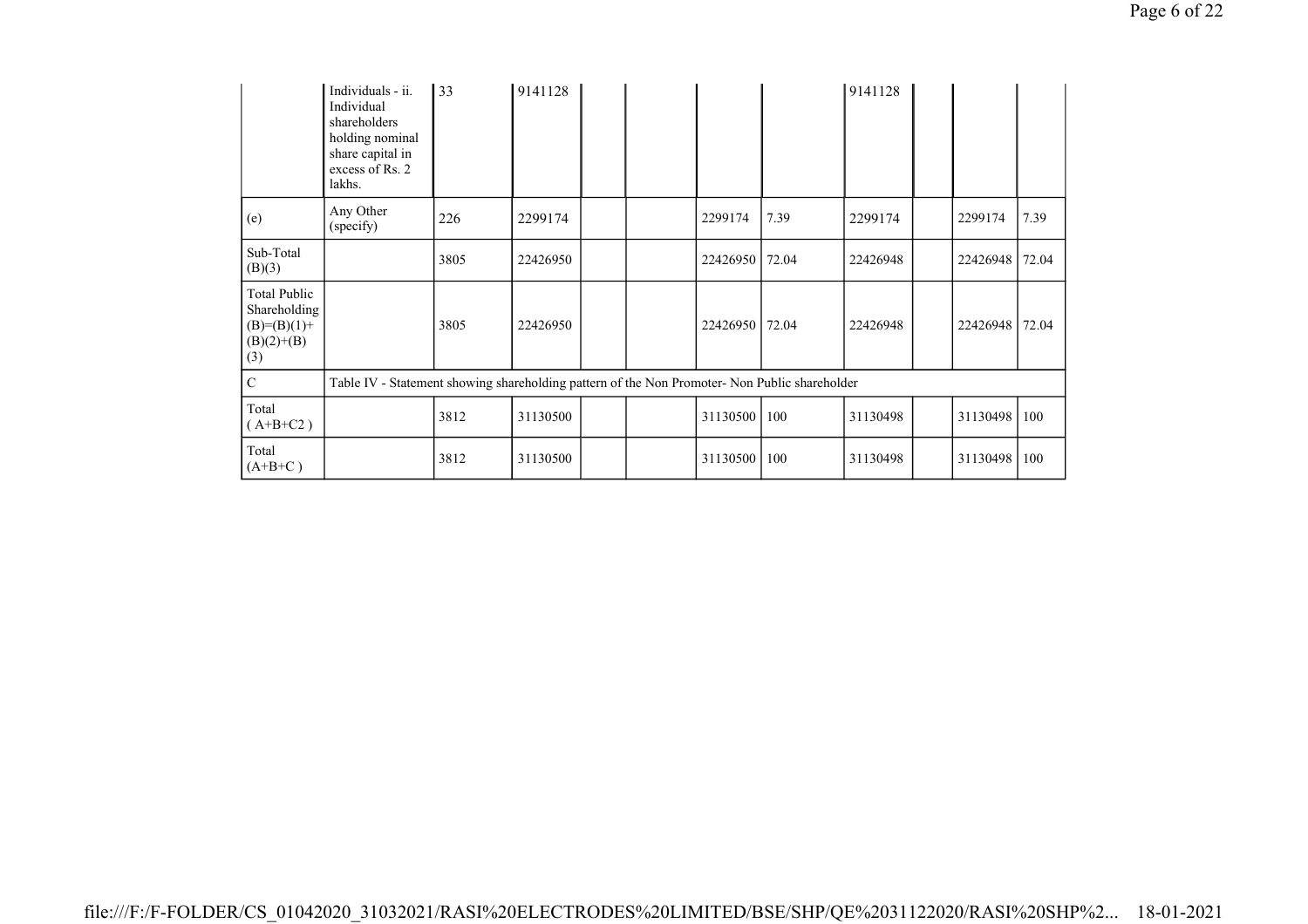| Sr.                                                                                    | No. Of Shares<br>Underlying<br>Outstanding | No. of Shares<br>Underlying  | No. Of Shares<br>Underlying<br>Outstanding<br>convertible<br>securities and                                                             | Shareholding, as a<br>% assuming full<br>conversion of<br>convertible<br>securities (as a | Number of<br>Locked in<br>shares (XII)               |            | Number of<br><b>Shares</b><br>pledged or<br>otherwise<br>encumbered<br>(XIII) |                              | Number of<br>equity shares<br>held in |
|----------------------------------------------------------------------------------------|--------------------------------------------|------------------------------|-----------------------------------------------------------------------------------------------------------------------------------------|-------------------------------------------------------------------------------------------|------------------------------------------------------|------------|-------------------------------------------------------------------------------|------------------------------|---------------------------------------|
|                                                                                        | convertible<br>securities $(X)$            | Outstanding<br>Warrants (Xi) | percentage of diluted<br>No. Of<br>share capital) $(XI)$ =<br>Warrants (Xi)<br>No.<br>$(VII)+(X)$ As a % of<br>(a)<br>(a)<br>$(A+B+C2)$ |                                                                                           | As a $%$<br>of total<br><b>Shares</b><br>held<br>(b) | No.<br>(a) | As a $%$<br>of total<br><b>Shares</b><br>$\text{held}(\text{b})$              | dematerialized<br>form (XIV) |                                       |
| $\mathbf{A}$                                                                           |                                            |                              |                                                                                                                                         | Table II - Statement showing shareholding pattern of the Promoter and Promoter Group      |                                                      |            |                                                                               |                              |                                       |
| (1)                                                                                    | Indian                                     |                              |                                                                                                                                         |                                                                                           |                                                      |            |                                                                               |                              |                                       |
| (a)                                                                                    |                                            |                              |                                                                                                                                         | 27.16                                                                                     |                                                      |            |                                                                               |                              | 8453550                               |
| (d)                                                                                    |                                            |                              |                                                                                                                                         | 0.8                                                                                       |                                                      |            |                                                                               |                              | 250000                                |
| Sub-Total (A)<br>(1)                                                                   |                                            |                              |                                                                                                                                         | 27.96                                                                                     |                                                      |            |                                                                               |                              | 8703550                               |
| (2)                                                                                    | Foreign                                    |                              |                                                                                                                                         |                                                                                           |                                                      |            |                                                                               |                              |                                       |
| Total<br>Shareholding of<br>Promoter and<br>Promoter<br>Group $(A)=A)$<br>$(1)+(A)(2)$ |                                            |                              |                                                                                                                                         | 27.96                                                                                     |                                                      |            |                                                                               |                              | 8703550                               |
| $\mathbf{B}$                                                                           |                                            |                              |                                                                                                                                         | Table III - Statement showing shareholding pattern of the Public shareholder              |                                                      |            |                                                                               |                              |                                       |
| (1)                                                                                    | Institutions                               |                              |                                                                                                                                         |                                                                                           |                                                      |            |                                                                               |                              |                                       |
| (3)                                                                                    | Non-institutions                           |                              |                                                                                                                                         |                                                                                           |                                                      |            |                                                                               |                              |                                       |
| (a(i))                                                                                 |                                            |                              |                                                                                                                                         | 35.29                                                                                     |                                                      |            |                                                                               |                              | 10196353                              |
| (a(ii))                                                                                |                                            |                              |                                                                                                                                         | 29.36                                                                                     |                                                      |            |                                                                               |                              | 9141128                               |
| (e)                                                                                    |                                            |                              |                                                                                                                                         | 7.39                                                                                      |                                                      |            |                                                                               |                              | 2299174                               |
|                                                                                        |                                            |                              |                                                                                                                                         |                                                                                           |                                                      |            |                                                                               |                              |                                       |

## **Table II - Statement showing shareholding pattern of the Promoter and Promoter Group**

file:///F:/F-FOLDER/CS\_01042020\_31032021/RASI%20ELECTRODES%20LIMITED/BSE/SHP/QE%2031122020/RASI%20SHP%2... 18-01-2021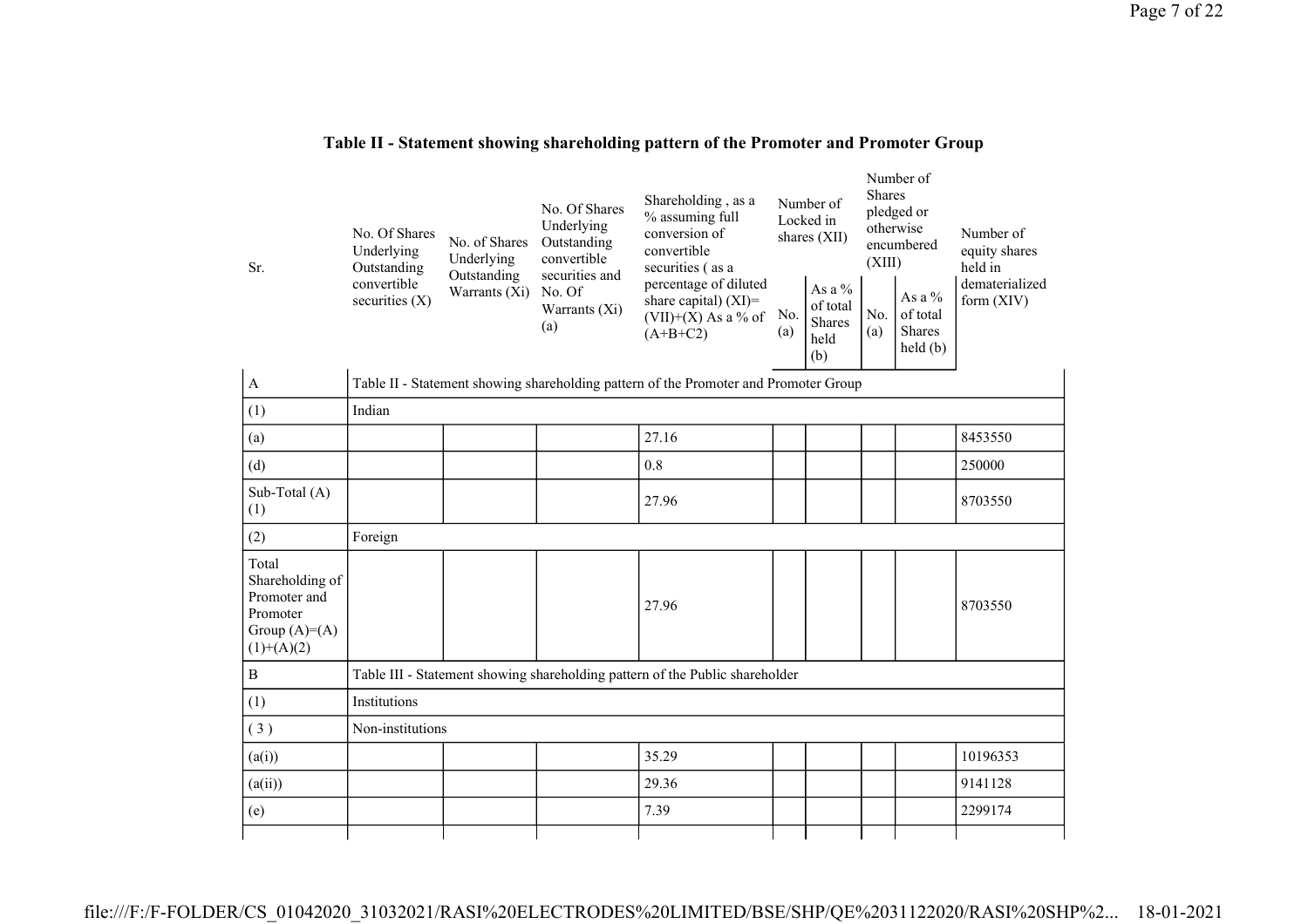| Sub-Total $(B)$<br>(3)                                            |  | 72.04                                                                                         |  |  | 21636655 |
|-------------------------------------------------------------------|--|-----------------------------------------------------------------------------------------------|--|--|----------|
| Total Public<br>Shareholding<br>$(B)= (B)(1)+(B)$<br>$(2)+(B)(3)$ |  | 72.04                                                                                         |  |  | 21636655 |
| С                                                                 |  | Table IV - Statement showing shareholding pattern of the Non Promoter- Non Public shareholder |  |  |          |
| Total<br>$(A+B+C2)$                                               |  | 100                                                                                           |  |  | 30340205 |
| Total<br>$(A+B+C)$                                                |  | 100                                                                                           |  |  | 30340205 |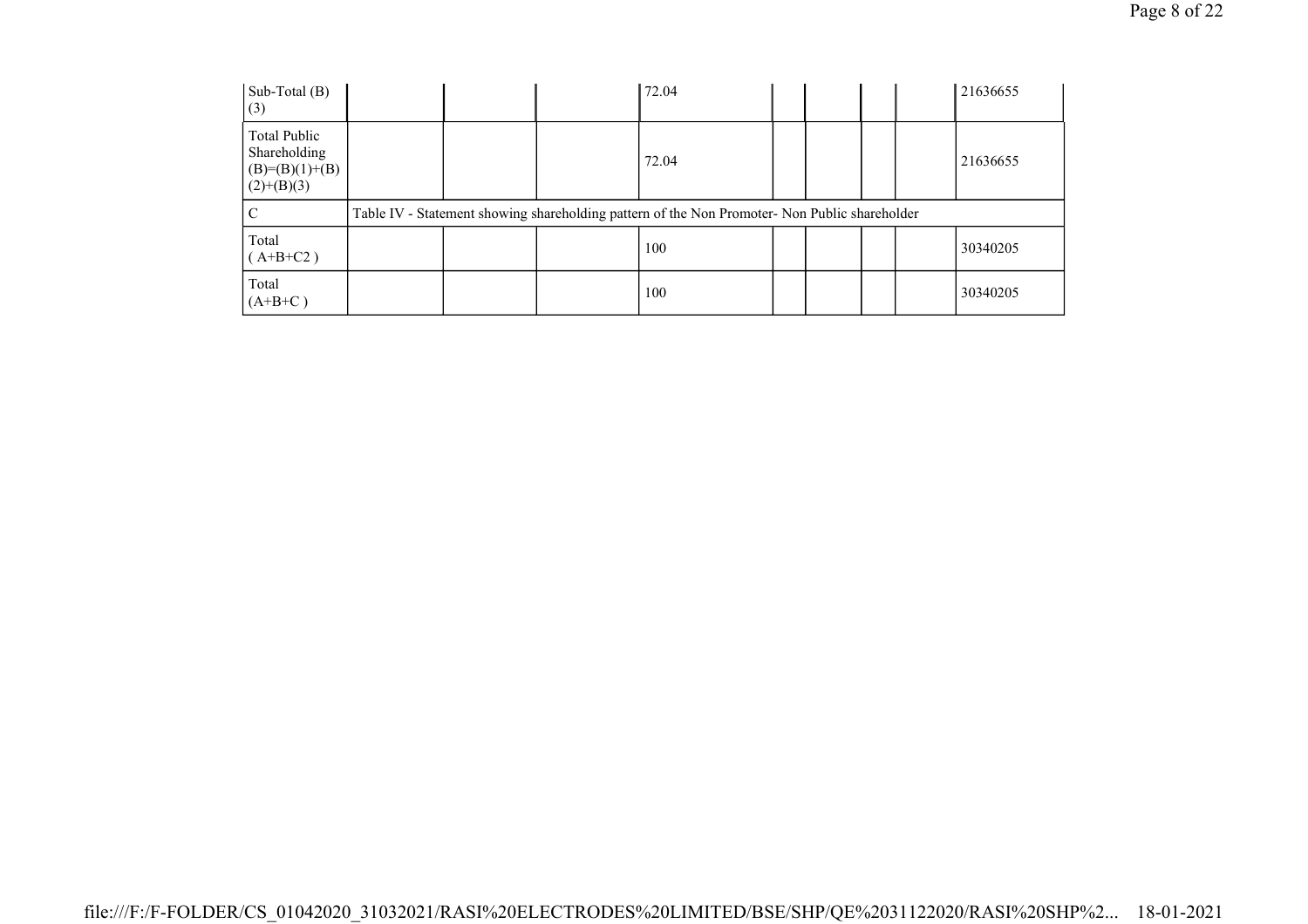| <b>Individuals/Hindu undivided Family</b>                                                                            |                                                               |                           |                             |                             |                                               |                                 |  |  |
|----------------------------------------------------------------------------------------------------------------------|---------------------------------------------------------------|---------------------------|-----------------------------|-----------------------------|-----------------------------------------------|---------------------------------|--|--|
| Searial No.                                                                                                          | $\mathbf{1}$                                                  | $\overline{2}$            | $\overline{3}$              | $\overline{4}$              | 5                                             | 6                               |  |  |
| Name of the<br>Shareholders (I)                                                                                      | <b>B POPATLAL</b><br><b>KOTHARI</b>                           | P NITYA<br><b>KOTHARI</b> | P MANJULA<br><b>KOTHARI</b> | P KASHYAP<br><b>KOTHARI</b> | <b>POPATLAL</b><br>KOTHARI AND<br><b>SONS</b> | <b>RUCHIN</b><br><b>KOTHARI</b> |  |  |
| PAN(II)                                                                                                              | AAIPK7746D                                                    | AANPK2428F                | AAIPK7745A                  | AAOPK0675M                  | AAAHP2895Q                                    | AFIPJ0913Q                      |  |  |
| No. of fully paid<br>up equity shares<br>held (IV)                                                                   | 4962030                                                       | 1061485                   | 882700                      | 1213065                     | 218570                                        | 115700                          |  |  |
| No. Of Partly paid-<br>up equity shares<br>held(V)                                                                   |                                                               |                           |                             |                             |                                               |                                 |  |  |
| No. Of shares<br>underlying<br>Depository<br>Receipts (VI)                                                           |                                                               |                           |                             |                             |                                               |                                 |  |  |
| Total nos. shares<br>held $(VII) = (IV) +$<br>$(V)$ + $(VI)$                                                         | 4962030                                                       | 1061485                   | 882700                      | 1213065                     | 218570                                        | 115700                          |  |  |
| Shareholding as a<br>% of total no. of<br>shares (calculated<br>as per SCRR,<br>1957) (VIII) As a<br>% of $(A+B+C2)$ | 15.94                                                         | 3.41                      | 2.84                        | 3.9                         | 0.7                                           | 0.37                            |  |  |
|                                                                                                                      | Number of Voting Rights held in each class of securities (IX) |                           |                             |                             |                                               |                                 |  |  |
| Class eg:X                                                                                                           | 4962030                                                       | 1061485                   | 882700                      | 1213065                     | 218570                                        | 115700                          |  |  |
| Class eg:y                                                                                                           |                                                               |                           |                             |                             |                                               |                                 |  |  |
| Total                                                                                                                | 4962030                                                       | 1061485                   | 882700                      | 1213065                     | 218570                                        | 115700                          |  |  |
| Total as a % of<br><b>Total Voting rights</b>                                                                        | 15.94                                                         | 3.41                      | 2.84                        | 3.9                         | 0.7                                           | 0.37                            |  |  |
| No. Of Shares<br>Underlying<br>Outstanding                                                                           |                                                               |                           |                             |                             |                                               |                                 |  |  |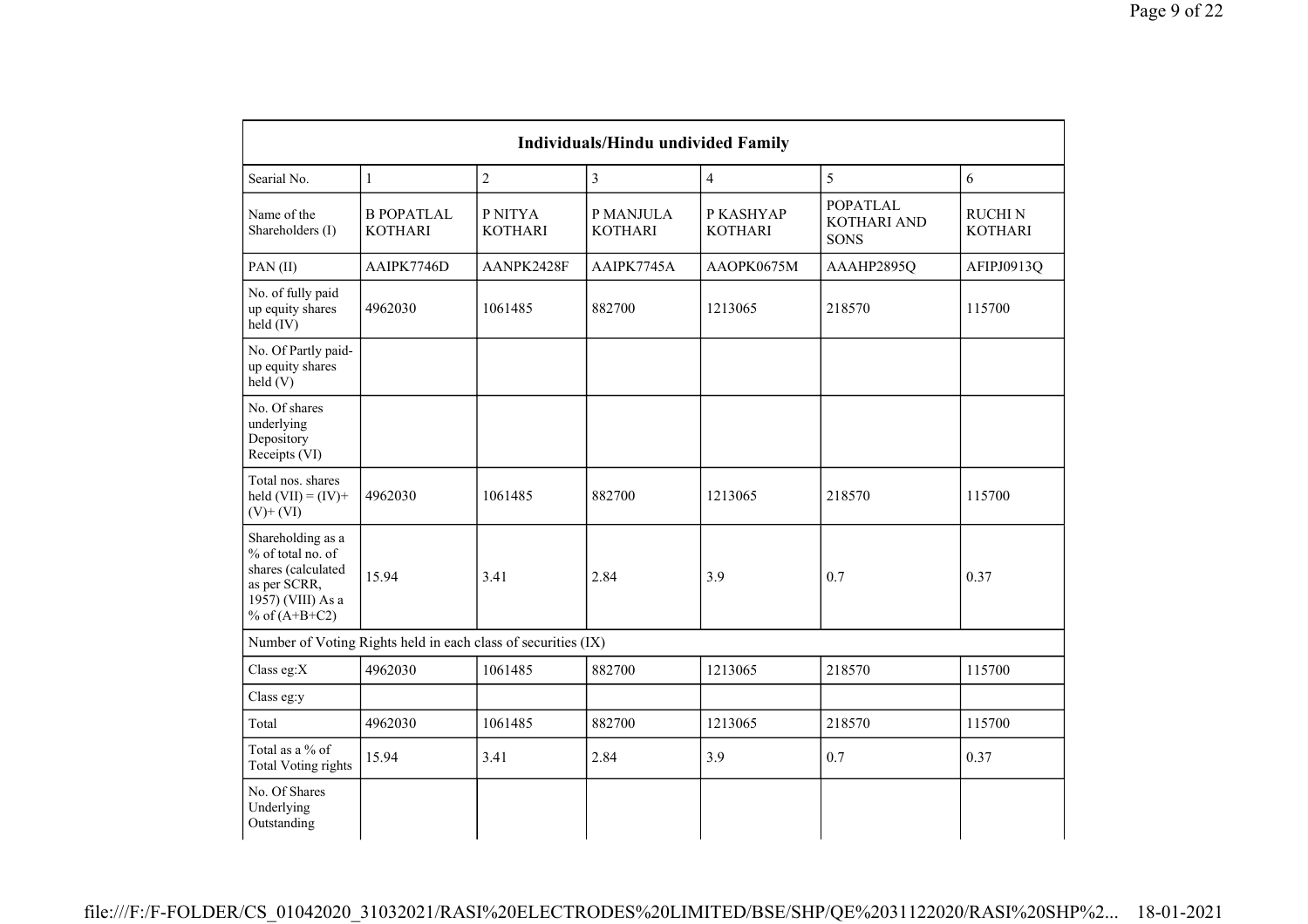| convertible<br>securities $(X)$                                                                                                                                                           |                                                         |          |          |          |          |          |
|-------------------------------------------------------------------------------------------------------------------------------------------------------------------------------------------|---------------------------------------------------------|----------|----------|----------|----------|----------|
| No. of Shares<br>Underlying<br>Outstanding<br>Warrants (Xi)                                                                                                                               |                                                         |          |          |          |          |          |
| No. Of Shares<br>Underlying<br>Outstanding<br>convertible<br>securities and No.<br>Of Warrants (Xi)<br>(a)                                                                                |                                                         |          |          |          |          |          |
| Shareholding, as a<br>% assuming full<br>conversion of<br>convertible<br>securities (as a<br>percentage of<br>diluted share<br>capital) (XI)= (VII)<br>$+(Xi)(a)$ As a % of<br>$(A+B+C2)$ | 15.94                                                   | 3.41     | 2.84     | 3.9      | 0.7      | 0.37     |
| Number of Locked in shares (XII)                                                                                                                                                          |                                                         |          |          |          |          |          |
| No. $(a)$                                                                                                                                                                                 |                                                         |          |          |          |          |          |
| As a % of total<br>Shares held (b)                                                                                                                                                        |                                                         |          |          |          |          |          |
|                                                                                                                                                                                           | Number of Shares pledged or otherwise encumbered (XIII) |          |          |          |          |          |
| No. $(a)$                                                                                                                                                                                 |                                                         |          |          |          |          |          |
| As a $\%$ of total<br>Shares held (b)                                                                                                                                                     |                                                         |          |          |          |          |          |
| Number of equity<br>shares held in<br>dematerialized<br>form (XIV)                                                                                                                        | 4962030                                                 | 1061485  | 882700   | 1213065  | 218570   | 115700   |
| Reason for not providing PAN                                                                                                                                                              |                                                         |          |          |          |          |          |
| Reason for not<br>providing PAN                                                                                                                                                           |                                                         |          |          |          |          |          |
| Shareholder type                                                                                                                                                                          | Promoter                                                | Promoter | Promoter | Promoter | Promoter | Promoter |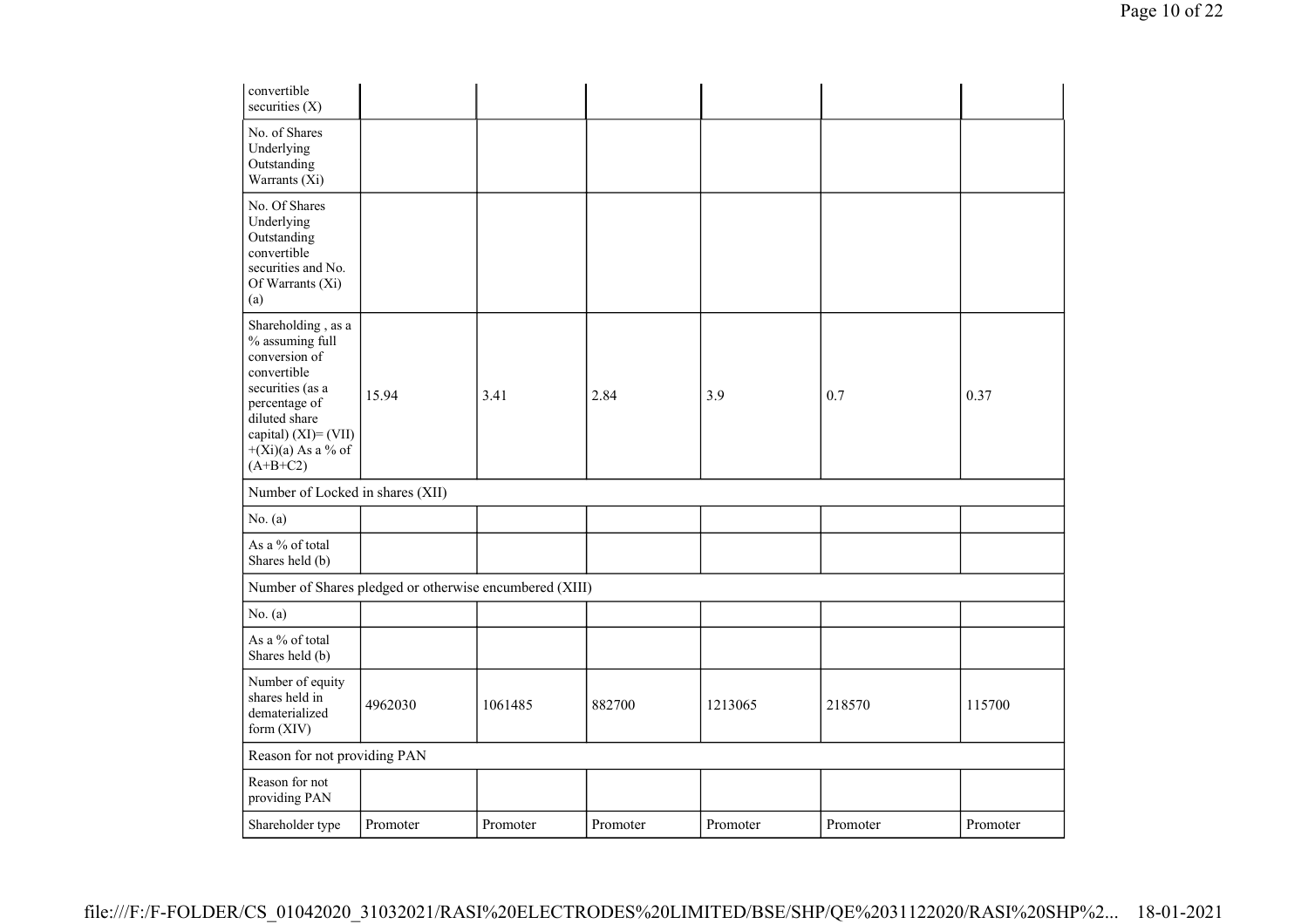|                                                                                                                         | Individuals/Hindu undivided Family                            |
|-------------------------------------------------------------------------------------------------------------------------|---------------------------------------------------------------|
| Searial No.                                                                                                             |                                                               |
| Name of the<br>Shareholders (I)                                                                                         | Click here to go back                                         |
| PAN(II)                                                                                                                 | Total                                                         |
| No. of fully paid<br>up equity shares<br>$held$ (IV)                                                                    | 8453550                                                       |
| No. Of Partly paid-<br>up equity shares<br>$\text{held}(V)$                                                             |                                                               |
| No. Of shares<br>underlying<br>Depository<br>Receipts (VI)                                                              |                                                               |
| Total nos. shares<br>held $(VII) = (IV) +$<br>$(V)$ + $(VI)$                                                            | 8453550                                                       |
| Shareholding as a<br>% of total no. of<br>shares (calculated<br>as per SCRR,<br>$1957$ ) (VIII) As a<br>% of $(A+B+C2)$ | 27.16                                                         |
|                                                                                                                         | Number of Voting Rights held in each class of securities (IX) |
| Class eg:X                                                                                                              | 8453550                                                       |
| Class eg:y                                                                                                              |                                                               |
| Total                                                                                                                   | 8453550                                                       |
| Total as a % of<br><b>Total Voting rights</b>                                                                           | 27.16                                                         |
| No. Of Shares<br>Underlying<br>Outstanding                                                                              |                                                               |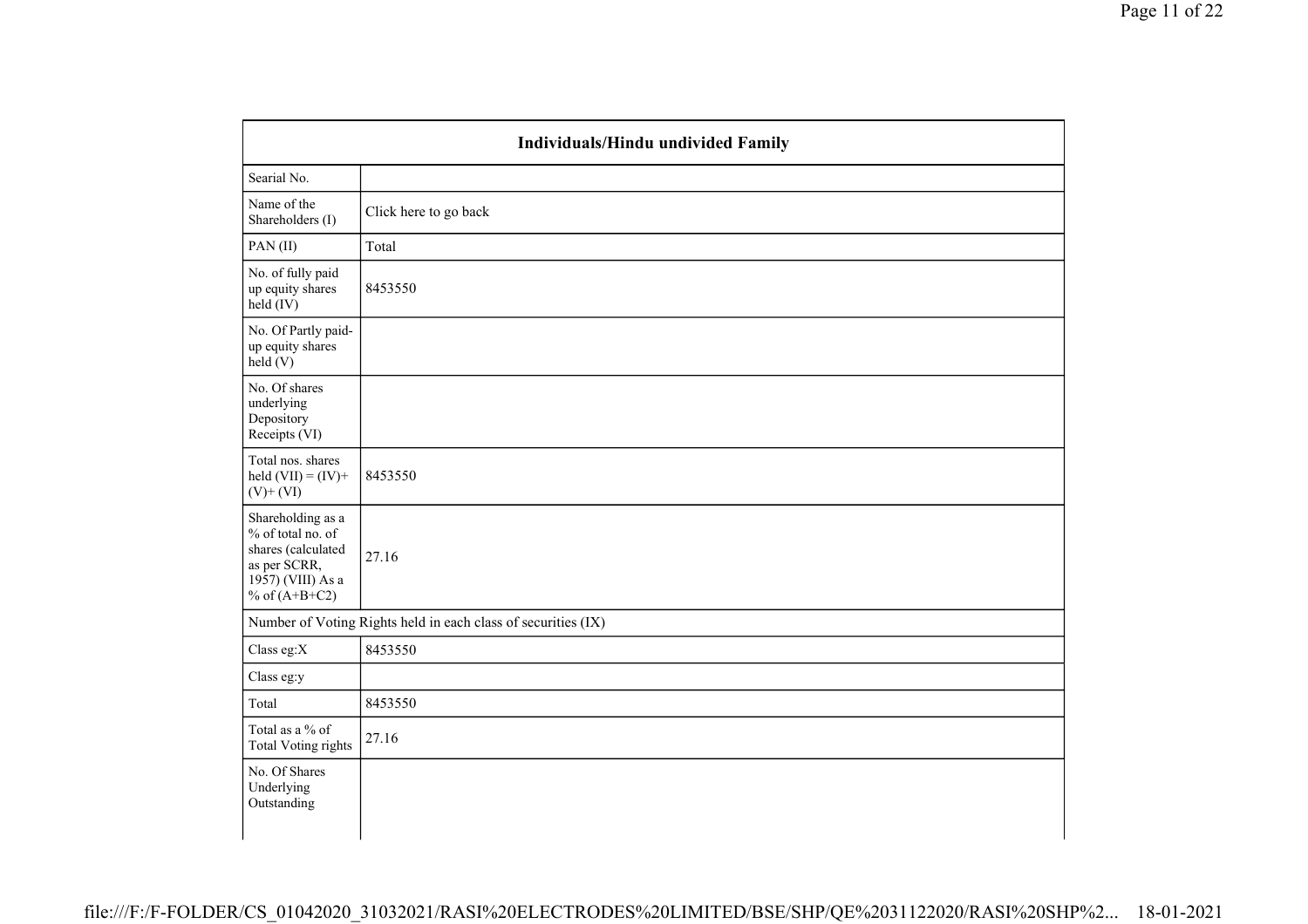| convertible<br>securities $(X)$                                                                                                                                                           |                                                         |
|-------------------------------------------------------------------------------------------------------------------------------------------------------------------------------------------|---------------------------------------------------------|
| No. of Shares<br>Underlying<br>Outstanding<br>Warrants (Xi)                                                                                                                               |                                                         |
| No. Of Shares<br>Underlying<br>Outstanding<br>convertible<br>securities and No.<br>Of Warrants (Xi)<br>(a)                                                                                |                                                         |
| Shareholding, as a<br>% assuming full<br>conversion of<br>convertible<br>securities (as a<br>percentage of<br>diluted share<br>capital) (XI)= (VII)<br>$+(Xi)(a)$ As a % of<br>$(A+B+C2)$ | 27.16                                                   |
| Number of Locked in shares (XII)                                                                                                                                                          |                                                         |
| No. $(a)$                                                                                                                                                                                 |                                                         |
| As a % of total<br>Shares held (b)                                                                                                                                                        |                                                         |
|                                                                                                                                                                                           | Number of Shares pledged or otherwise encumbered (XIII) |
| No. $(a)$                                                                                                                                                                                 |                                                         |
| As a % of total<br>Shares held (b)                                                                                                                                                        |                                                         |
| Number of equity<br>shares held in<br>dematerialized<br>form (XIV)                                                                                                                        | 8453550                                                 |
| Reason for not providing PAN                                                                                                                                                              |                                                         |
| Reason for not<br>providing PAN                                                                                                                                                           |                                                         |
| Shareholder type                                                                                                                                                                          |                                                         |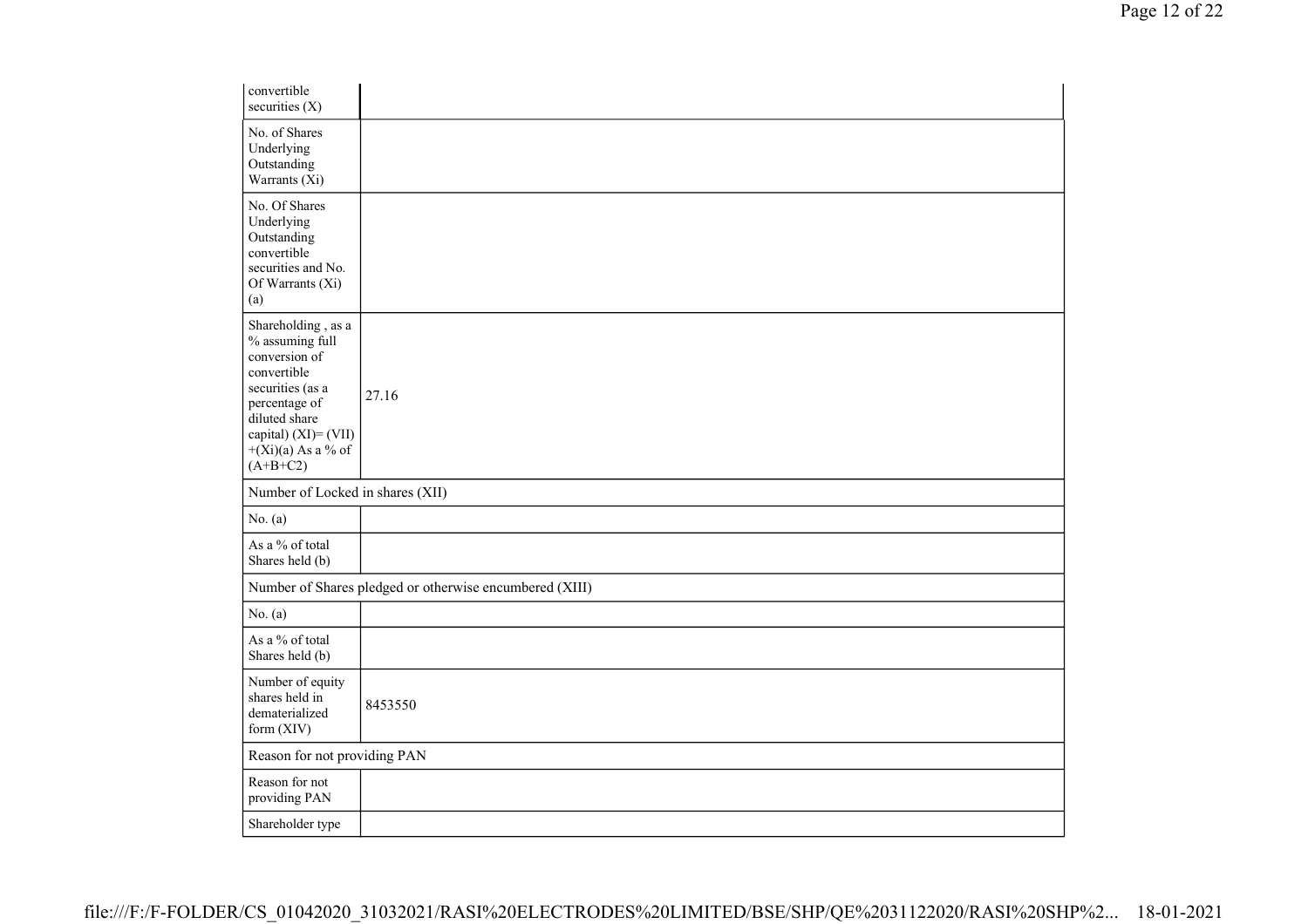|                                                                                                                      | Any Other (specify)                                           |                       |  |  |  |  |  |  |  |
|----------------------------------------------------------------------------------------------------------------------|---------------------------------------------------------------|-----------------------|--|--|--|--|--|--|--|
| Searial No.                                                                                                          | $\mathbf{1}$                                                  |                       |  |  |  |  |  |  |  |
| Category                                                                                                             | <b>Bodies Corporate</b>                                       | Click here to go back |  |  |  |  |  |  |  |
| Name of the<br>Shareholders (I)                                                                                      | <b>BPK DEVELOPERS P LTD</b>                                   |                       |  |  |  |  |  |  |  |
| PAN(II)                                                                                                              | AAHFB9968P                                                    | Total                 |  |  |  |  |  |  |  |
| No. of the<br>Shareholders (I)                                                                                       | 1                                                             | 1                     |  |  |  |  |  |  |  |
| No. of fully paid<br>up equity shares<br>$\text{held} (IV)$                                                          | 250000                                                        | 250000                |  |  |  |  |  |  |  |
| No. Of Partly paid-<br>up equity shares<br>$\text{held}(V)$                                                          |                                                               |                       |  |  |  |  |  |  |  |
| No. Of shares<br>underlying<br>Depository<br>Receipts (VI)                                                           |                                                               |                       |  |  |  |  |  |  |  |
| Total nos. shares<br>held $(VII) = (IV) +$<br>$(V) + (VI)$                                                           | 250000                                                        | 250000                |  |  |  |  |  |  |  |
| Shareholding as a<br>% of total no. of<br>shares (calculated<br>as per SCRR,<br>1957) (VIII) As a<br>% of $(A+B+C2)$ | 0.8                                                           | 0.8                   |  |  |  |  |  |  |  |
|                                                                                                                      | Number of Voting Rights held in each class of securities (IX) |                       |  |  |  |  |  |  |  |
| Class eg: X                                                                                                          | 250000                                                        | 250000                |  |  |  |  |  |  |  |
| Class eg:y                                                                                                           |                                                               |                       |  |  |  |  |  |  |  |
| Total                                                                                                                | 250000                                                        | 250000                |  |  |  |  |  |  |  |
| Total as a % of<br><b>Total Voting rights</b>                                                                        | 0.8                                                           | 0.8                   |  |  |  |  |  |  |  |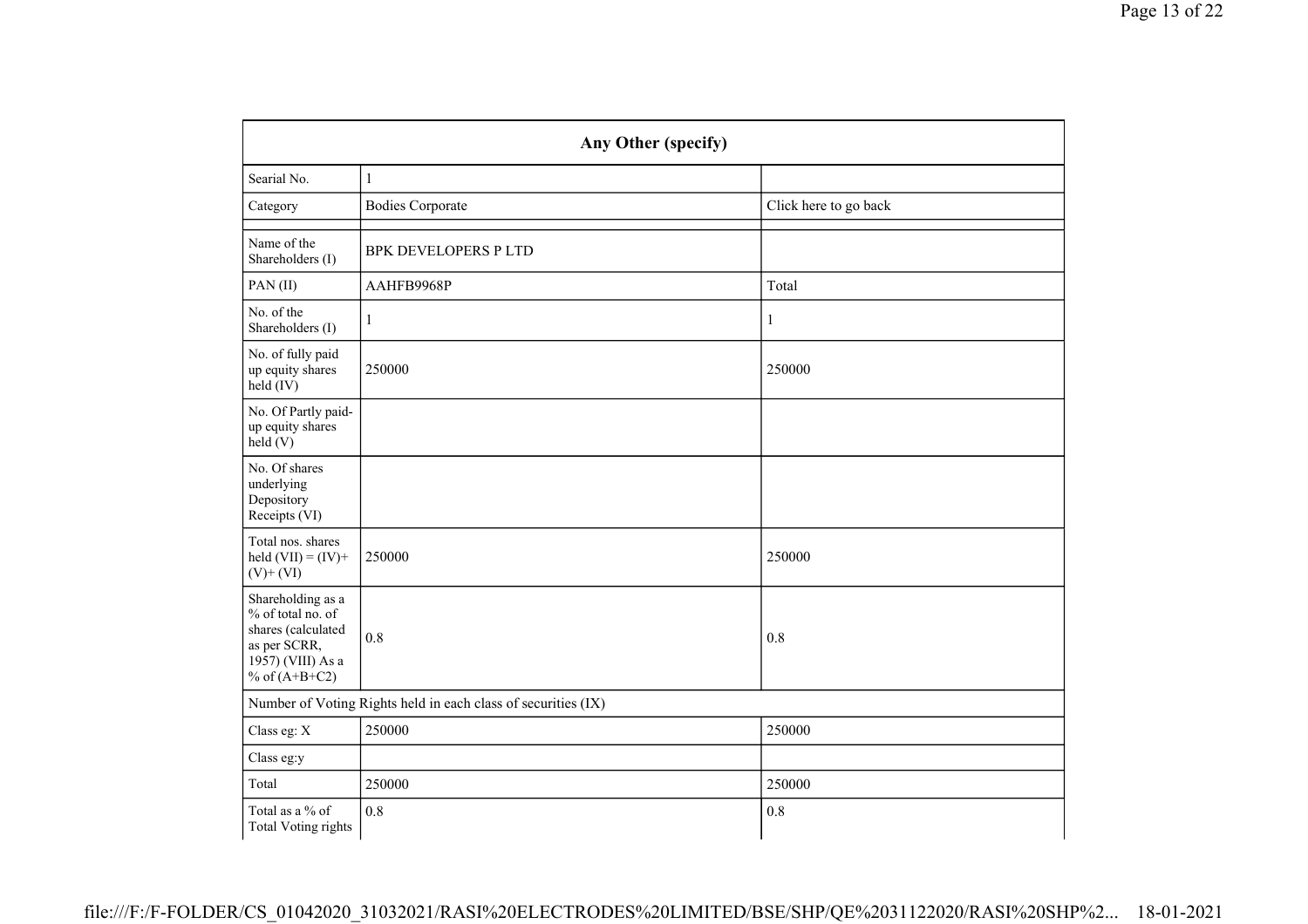| No. Of Shares<br>Underlying<br>Outstanding<br>convertible<br>securities (X)                                                                                                              |                                                         |        |
|------------------------------------------------------------------------------------------------------------------------------------------------------------------------------------------|---------------------------------------------------------|--------|
| No. of Shares<br>Underlying<br>Outstanding<br>Warrants $(X_i)$                                                                                                                           |                                                         |        |
| No. Of Shares<br>Underlying<br>Outstanding<br>convertible<br>securities and No.<br>Of Warrants (Xi)<br>(a)                                                                               |                                                         |        |
| Shareholding, as a<br>% assuming full<br>conversion of<br>convertible<br>securities (as a<br>percentage of<br>diluted share<br>capital) $(XI) = (VII)$<br>$+(X)$ As a % of<br>$(A+B+C2)$ | 0.8                                                     | 0.8    |
| Number of Locked in shares (XII)                                                                                                                                                         |                                                         |        |
| No. $(a)$                                                                                                                                                                                |                                                         |        |
| As a % of total<br>Shares held (b)                                                                                                                                                       |                                                         |        |
|                                                                                                                                                                                          | Number of Shares pledged or otherwise encumbered (XIII) |        |
| No. $(a)$                                                                                                                                                                                |                                                         |        |
| As a % of total<br>Shares held (b)                                                                                                                                                       |                                                         |        |
| Number of equity<br>shares held in<br>dematerialized<br>form (XIV)                                                                                                                       | 250000                                                  | 250000 |
| Reason for not providing PAN                                                                                                                                                             |                                                         |        |
|                                                                                                                                                                                          |                                                         |        |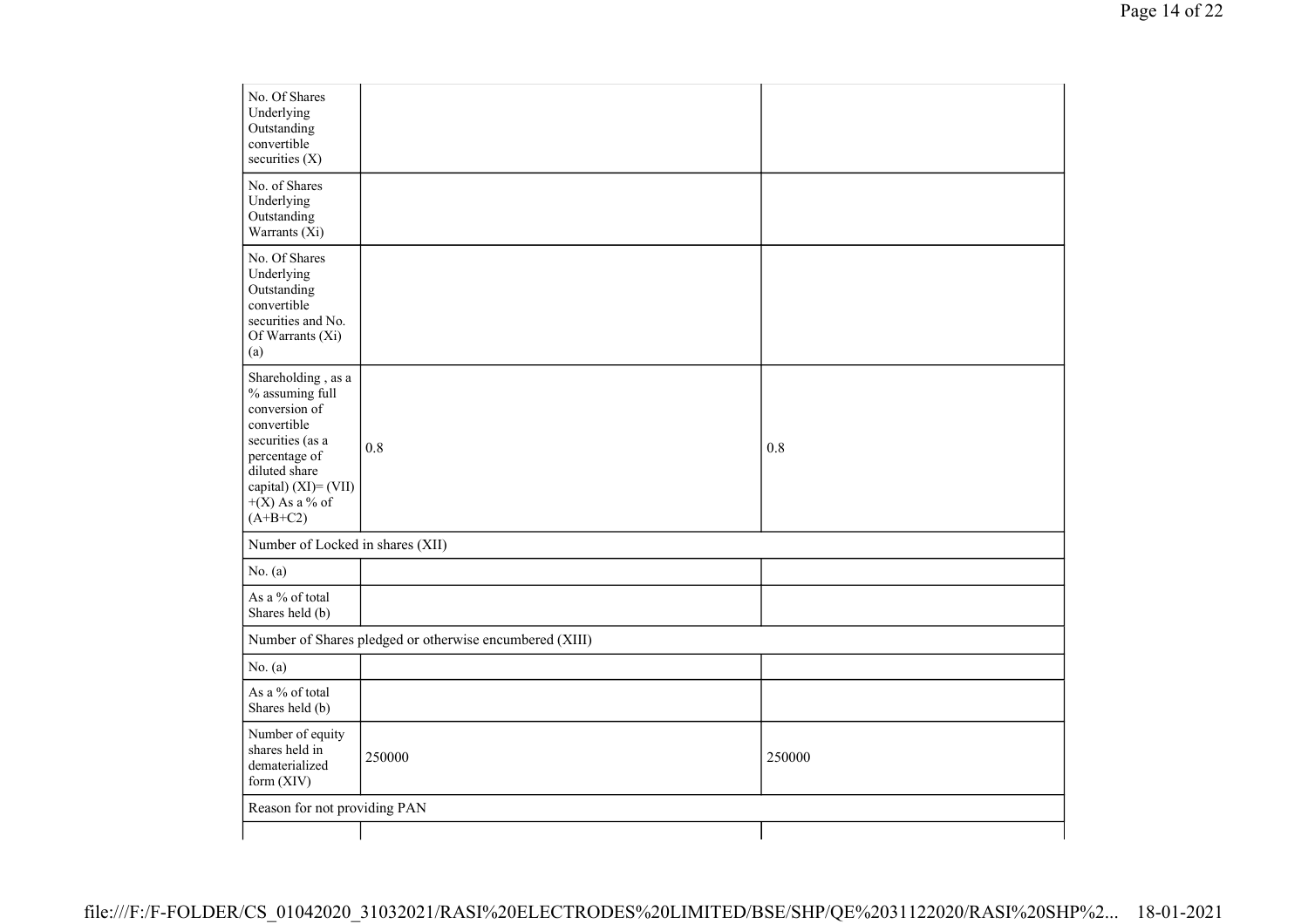| Reason for not<br>providing PAN |                |  |
|---------------------------------|----------------|--|
| Shareholder type                | Promoter Group |  |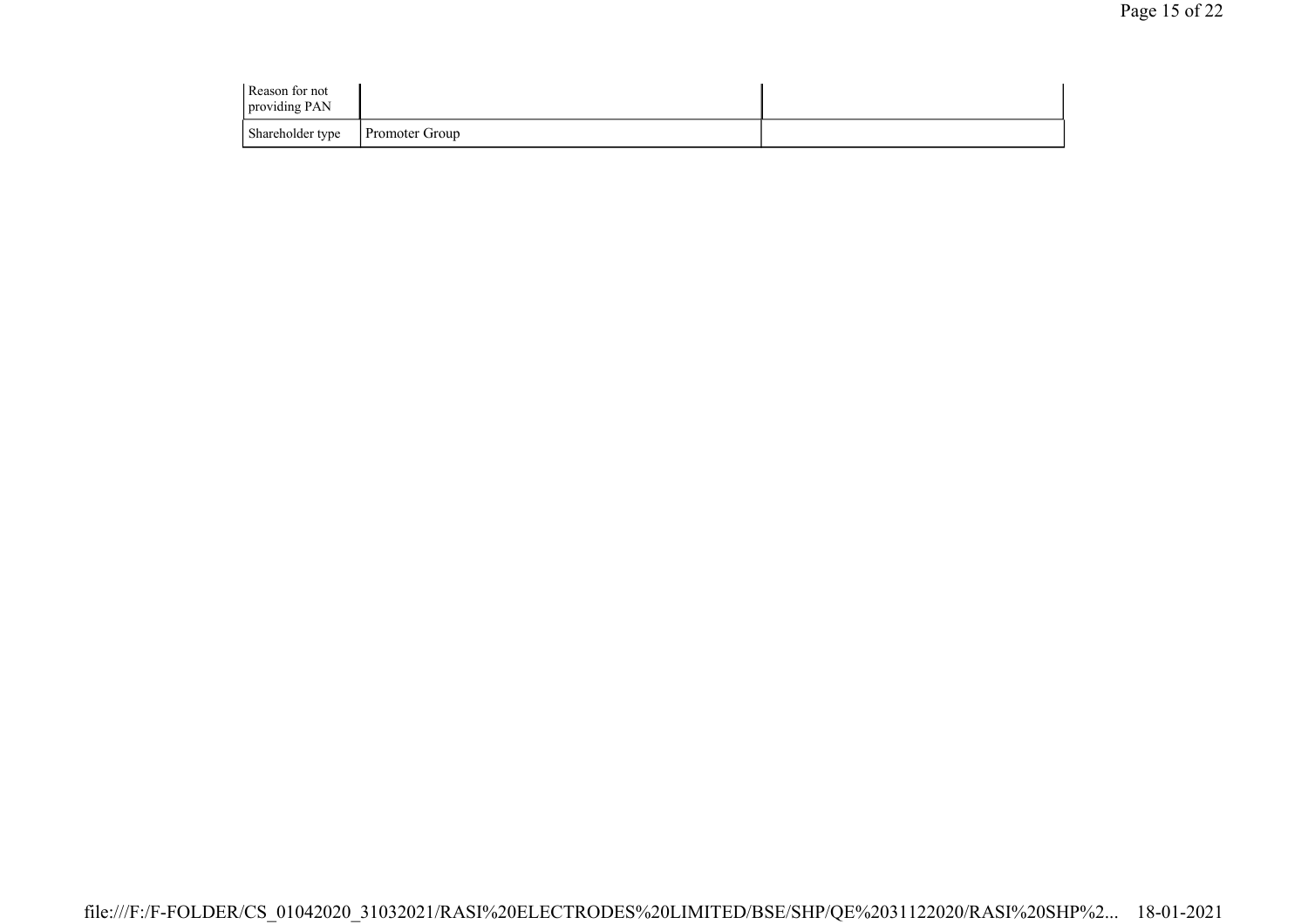|                                                                                                                      | Individuals - ii. Individual shareholders holding nominal share capital in excess of Rs. 2 lakhs. |                                                |                                    |                                         |                            |                                  |
|----------------------------------------------------------------------------------------------------------------------|---------------------------------------------------------------------------------------------------|------------------------------------------------|------------------------------------|-----------------------------------------|----------------------------|----------------------------------|
| Searial No.                                                                                                          | $\mathbf{1}$                                                                                      | $\overline{2}$                                 | $\overline{3}$                     | $\overline{4}$                          | 5                          | 6                                |
| Name of the<br>Shareholders (I)                                                                                      | <b>CHANDRAKALA</b><br><b>KOTHARI</b>                                                              | <b>UTTAM</b><br><b>KUAMR</b><br><b>KOTHARI</b> | <b>B RANJEET</b><br><b>KOTHARI</b> | <b>JALPA HITESH</b><br><b>DHARAMSHI</b> | <b>PANKAJ</b><br>KOTHARI T | <b>SWETHAP</b><br><b>KOTHARI</b> |
| PAN(II)                                                                                                              | AAEPC5084C                                                                                        | AAFPK4604H                                     | AAKPK6088N                         | AGKPD4461A                              | AITPP5447M                 | AUWPK3147Q                       |
| No. of fully paid<br>up equity shares<br>held (IV)                                                                   | 992445                                                                                            | 650540                                         | 990000                             | 616547                                  | 478088                     | 378413                           |
| No. Of Partly paid-<br>up equity shares<br>held(V)                                                                   |                                                                                                   |                                                |                                    |                                         |                            |                                  |
| No. Of shares<br>underlying<br>Depository<br>Receipts (VI)                                                           |                                                                                                   |                                                |                                    |                                         |                            |                                  |
| Total nos. shares<br>held $(VII) = (IV) +$<br>$(V)$ + $(VI)$                                                         | 992445<br>650540                                                                                  |                                                | 990000<br>616547                   |                                         | 478088                     | 378413                           |
| Shareholding as a<br>% of total no. of<br>shares (calculated<br>as per SCRR,<br>1957) (VIII) As a<br>% of $(A+B+C2)$ | 3.19                                                                                              | 2.09                                           | 3.18                               | 1.98                                    | 1.54                       | 1.22                             |
|                                                                                                                      | Number of Voting Rights held in each class of securities (IX)                                     |                                                |                                    |                                         |                            |                                  |
| Class eg: X                                                                                                          | 992445                                                                                            | 650540                                         | 990000                             | 616547                                  | 478088                     | 378413                           |
| Class eg:y                                                                                                           |                                                                                                   |                                                |                                    |                                         |                            |                                  |
| Total                                                                                                                | 992445                                                                                            | 650540                                         | 990000                             | 616547                                  | 478088                     | 378413                           |
| Total as a % of<br><b>Total Voting rights</b>                                                                        | 3.19                                                                                              | 2.09                                           | 3.18                               | 1.98                                    | 1.54                       | 1.22                             |
| No. Of Shares<br>Underlying<br>Outstanding                                                                           |                                                                                                   |                                                |                                    |                                         |                            |                                  |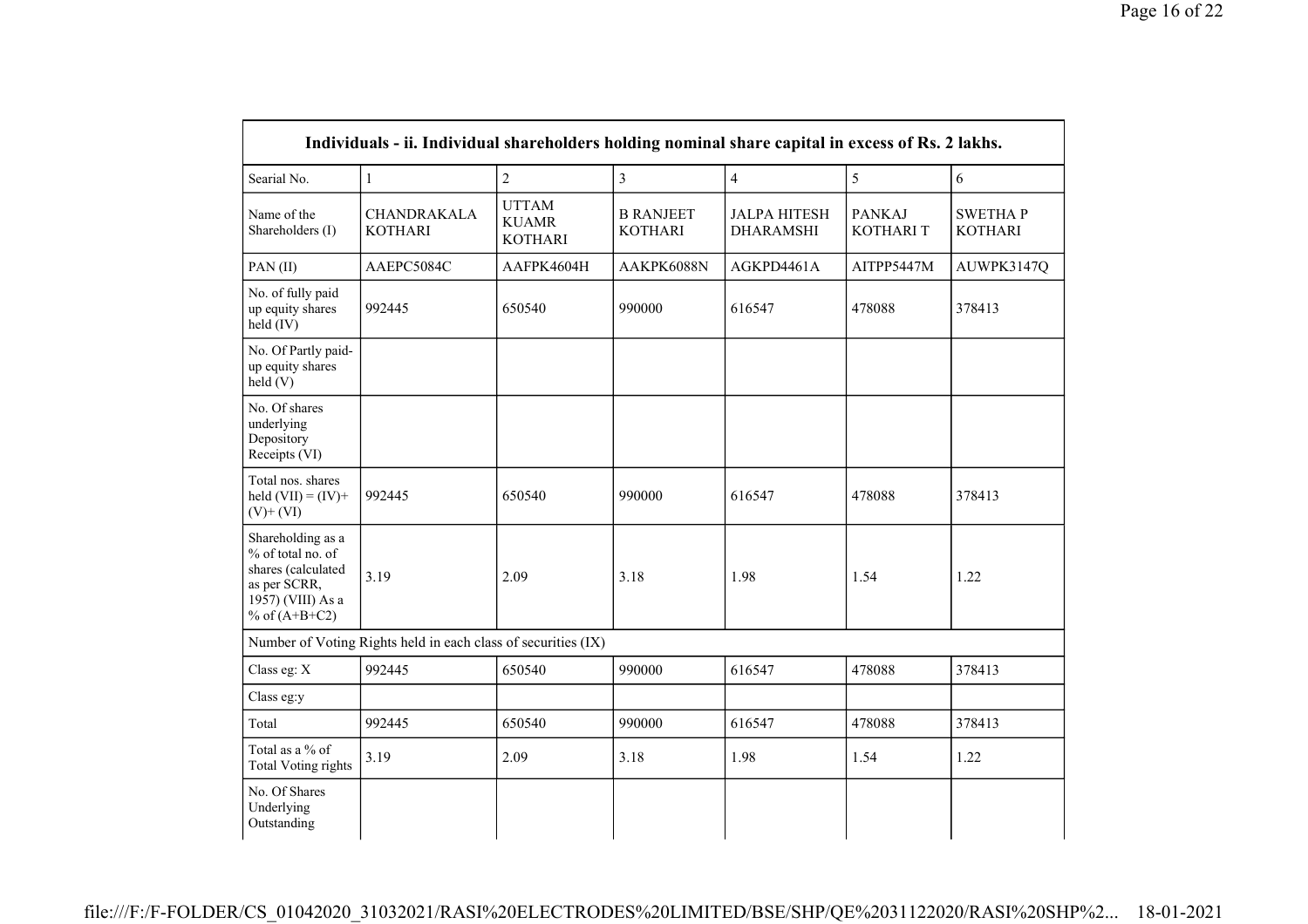| convertible<br>securities $(X)$                                                                                                                                                       |        |        |        |        |        |        |
|---------------------------------------------------------------------------------------------------------------------------------------------------------------------------------------|--------|--------|--------|--------|--------|--------|
| No. of Shares<br>Underlying<br>Outstanding<br>Warrants (Xi)                                                                                                                           |        |        |        |        |        |        |
| No. Of Shares<br>Underlying<br>Outstanding<br>convertible<br>securities and No.<br>Of Warrants (Xi)<br>(a)                                                                            |        |        |        |        |        |        |
| Shareholding, as a<br>% assuming full<br>conversion of<br>convertible<br>securities (as a<br>percentage of<br>diluted share<br>capital) (XI)= (VII)<br>$+(X)$ As a % of<br>$(A+B+C2)$ | 3.19   | 2.09   | 3.18   | 1.98   | 1.54   | 1.22   |
| Number of Locked in shares (XII)                                                                                                                                                      |        |        |        |        |        |        |
| No. $(a)$                                                                                                                                                                             |        |        |        |        |        |        |
| As a % of total<br>Shares held (b)                                                                                                                                                    |        |        |        |        |        |        |
| Number of equity<br>shares held in<br>dematerialized<br>form (XIV)                                                                                                                    | 992445 | 650540 | 990000 | 616547 | 478088 | 378413 |
| Reason for not providing PAN                                                                                                                                                          |        |        |        |        |        |        |
| Reason for not<br>providing PAN                                                                                                                                                       |        |        |        |        |        |        |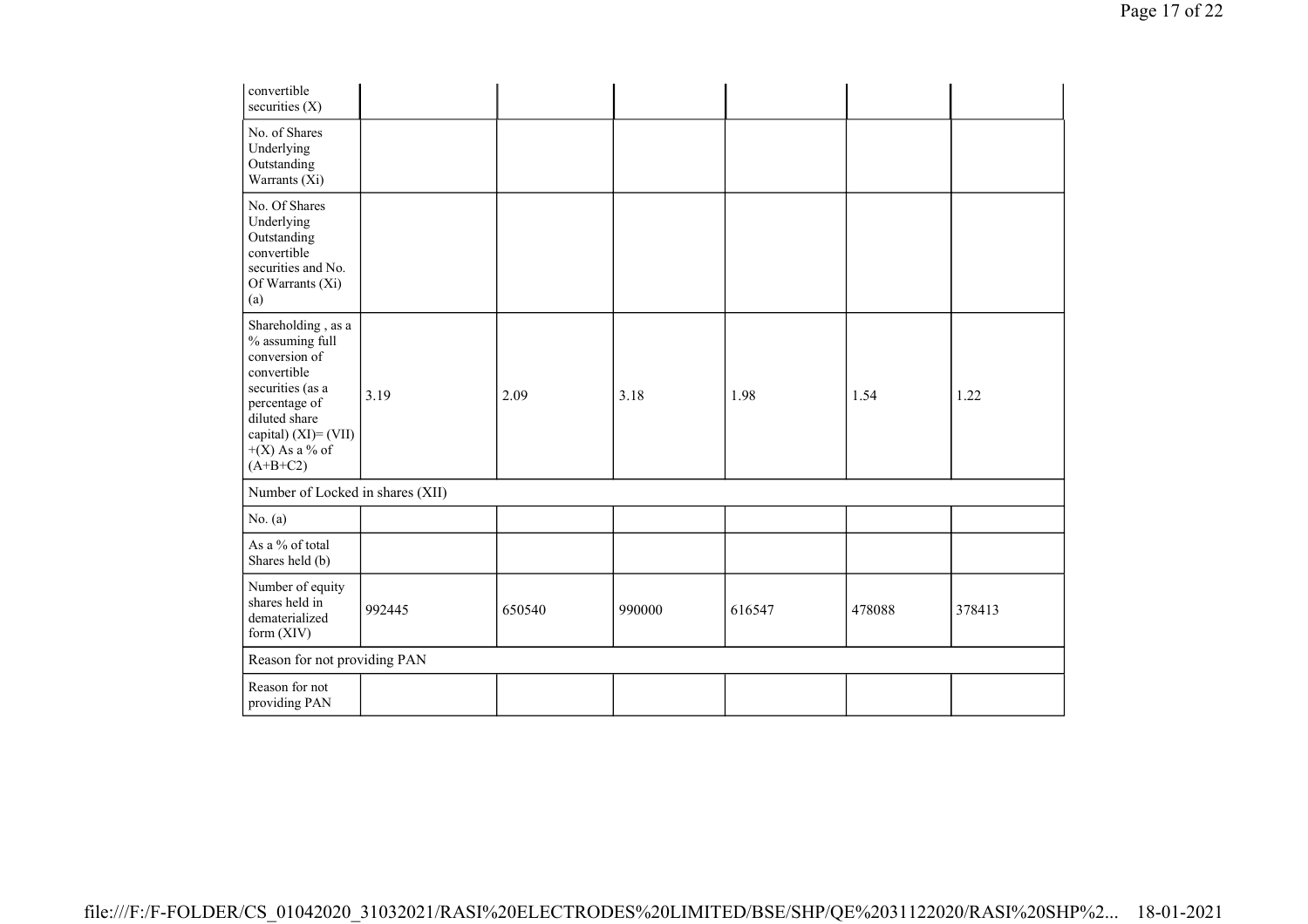|                                                                                                                      | Individuals - ii. Individual shareholders holding nominal share capital in excess of Rs. 2 lakhs. |
|----------------------------------------------------------------------------------------------------------------------|---------------------------------------------------------------------------------------------------|
| Searial No.                                                                                                          |                                                                                                   |
| Name of the<br>Shareholders (I)                                                                                      | Click here to go back                                                                             |
| PAN(II)                                                                                                              | Total                                                                                             |
| No. of fully paid<br>up equity shares<br>held (IV)                                                                   | 4106033                                                                                           |
| No. Of Partly paid-<br>up equity shares<br>held (V)                                                                  |                                                                                                   |
| No. Of shares<br>underlying<br>Depository<br>Receipts (VI)                                                           |                                                                                                   |
| Total nos. shares<br>held $(VII) = (IV) +$<br>$(V)$ + $(VI)$                                                         | 4106033                                                                                           |
| Shareholding as a<br>% of total no. of<br>shares (calculated<br>as per SCRR,<br>1957) (VIII) As a<br>% of $(A+B+C2)$ | 13.19                                                                                             |
|                                                                                                                      | Number of Voting Rights held in each class of securities (IX)                                     |
| Class eg: X                                                                                                          | 4106033                                                                                           |
| Class eg:y                                                                                                           |                                                                                                   |
| Total                                                                                                                | 4106033                                                                                           |
| Total as a % of<br><b>Total Voting rights</b>                                                                        | 13.19                                                                                             |
| No. Of Shares<br>Underlying<br>Outstanding                                                                           |                                                                                                   |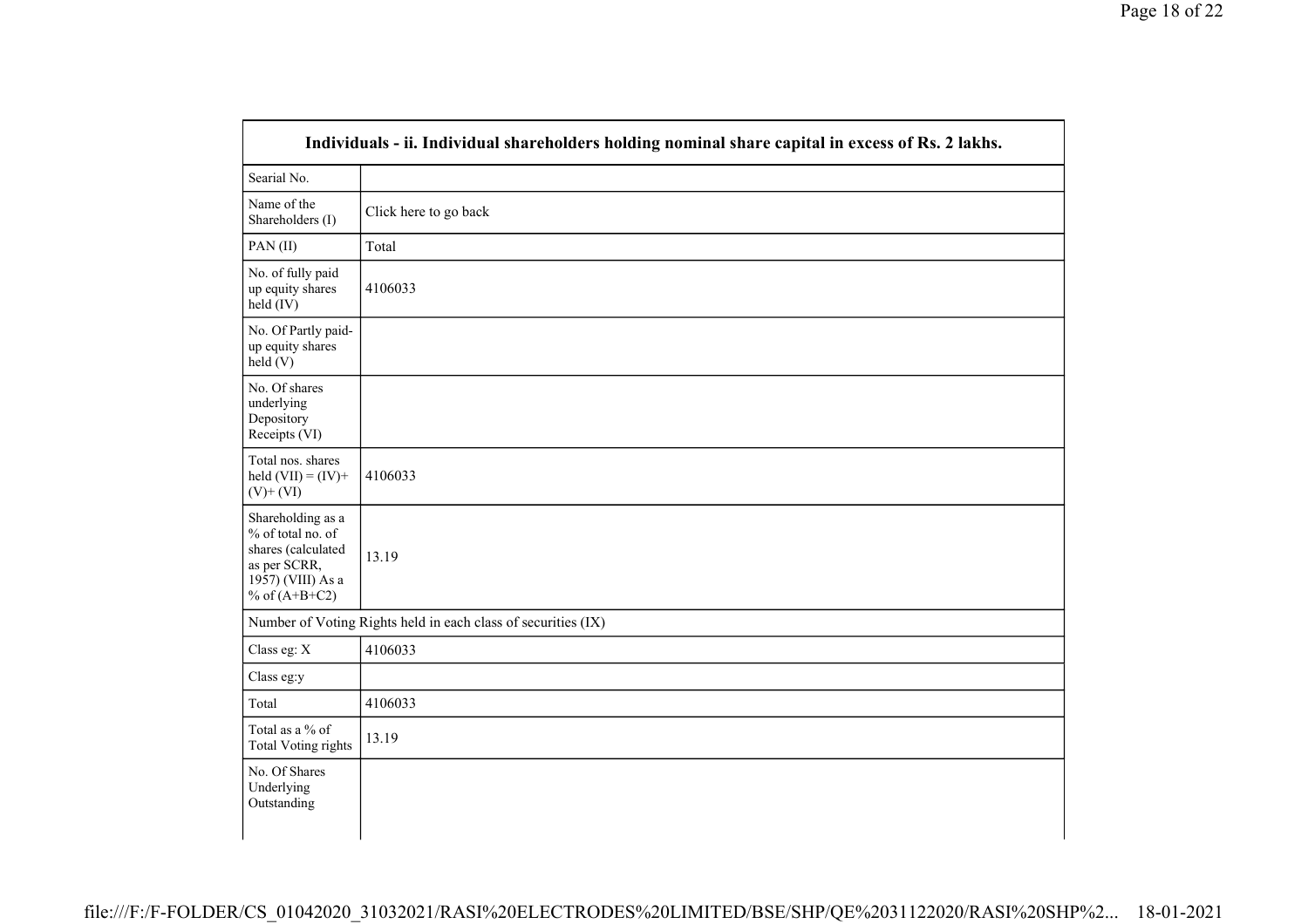| convertible<br>securities (X)                                                                                                                                                            |         |
|------------------------------------------------------------------------------------------------------------------------------------------------------------------------------------------|---------|
| No. of Shares<br>Underlying<br>Outstanding<br>Warrants (Xi)                                                                                                                              |         |
| No. Of Shares<br>Underlying<br>Outstanding<br>convertible<br>securities and No.<br>Of Warrants (Xi)<br>(a)                                                                               |         |
| Shareholding, as a<br>% assuming full<br>conversion of<br>convertible<br>securities (as a<br>percentage of<br>diluted share<br>capital) $(XI) = (VII)$<br>$+(X)$ As a % of<br>$(A+B+C2)$ | 13.19   |
| Number of Locked in shares (XII)                                                                                                                                                         |         |
| No. $(a)$                                                                                                                                                                                |         |
| As a % of total<br>Shares held (b)                                                                                                                                                       |         |
| Number of equity<br>shares held in<br>dematerialized<br>form (XIV)                                                                                                                       | 4106033 |
| Reason for not providing PAN                                                                                                                                                             |         |
| Reason for not<br>providing PAN                                                                                                                                                          |         |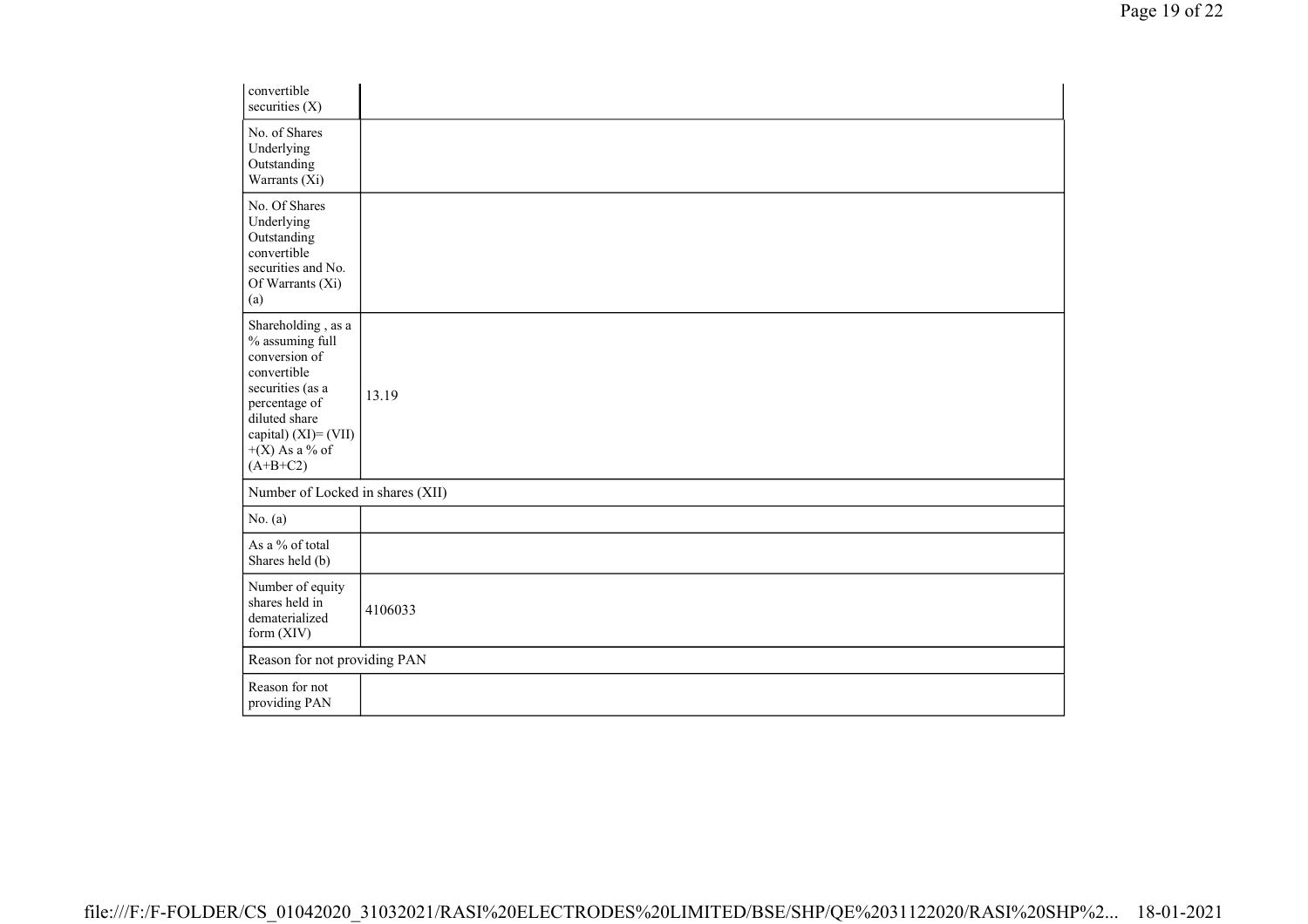|                                                                                                                      | Any Other (specify)                                                                                 |                |                     |                |          |                          |  |  |  |  |
|----------------------------------------------------------------------------------------------------------------------|-----------------------------------------------------------------------------------------------------|----------------|---------------------|----------------|----------|--------------------------|--|--|--|--|
| Searial No.                                                                                                          | $\mathbf{1}$                                                                                        | $\overline{2}$ | $\overline{3}$      | $\overline{4}$ | 5        |                          |  |  |  |  |
| Category                                                                                                             | <b>Bodies</b><br>Clearing<br><b>Bodies Corporate</b><br><b>HUF</b><br>Members<br>(NRI)<br>Corporate |                | Non-Resident Indian |                |          |                          |  |  |  |  |
| Category / More<br>than 1 percentage                                                                                 | More than 1 percentage of<br>shareholding                                                           | Category       | Category            | Category       | Category |                          |  |  |  |  |
| Name of the<br>Shareholders (I)                                                                                      | <b>AADRIK DISTRIBUTORS</b><br>PVT. LTD                                                              |                |                     |                |          | Click here to go<br>back |  |  |  |  |
| PAN(II)                                                                                                              | AAECA6320J                                                                                          |                |                     |                |          | Total                    |  |  |  |  |
| No. of the<br>Shareholders (I)                                                                                       | -1                                                                                                  | 32             | 20                  | 138            | 36       | 226                      |  |  |  |  |
| No. of fully paid<br>up equity shares<br>held (IV)                                                                   | 449965                                                                                              | 879536         | 51148               | 987357         | 381133   | 2299174                  |  |  |  |  |
| No. Of Partly paid-<br>up equity shares<br>held $(V)$                                                                |                                                                                                     |                |                     |                |          |                          |  |  |  |  |
| No. Of shares<br>underlying<br>Depository<br>Receipts (VI)                                                           |                                                                                                     |                |                     |                |          |                          |  |  |  |  |
| Total nos. shares<br>held $(VII) = (IV) +$<br>$(V)$ + $(VI)$                                                         | 449965                                                                                              | 879536         | 51148               | 987357         | 381133   | 2299174                  |  |  |  |  |
| Shareholding as a<br>% of total no. of<br>shares (calculated<br>as per SCRR,<br>1957) (VIII) As a<br>% of $(A+B+C2)$ | 1.45                                                                                                | 2.83           | 0.16                | 3.17           | 1.22     | 7.38                     |  |  |  |  |
|                                                                                                                      | Number of Voting Rights held in each class of securities (IX)                                       |                |                     |                |          |                          |  |  |  |  |
| Class eg: X                                                                                                          | 449965                                                                                              | 879536         | 51148               | 987357         | 381133   | 2299174                  |  |  |  |  |
| Class eg:y                                                                                                           |                                                                                                     |                |                     |                |          |                          |  |  |  |  |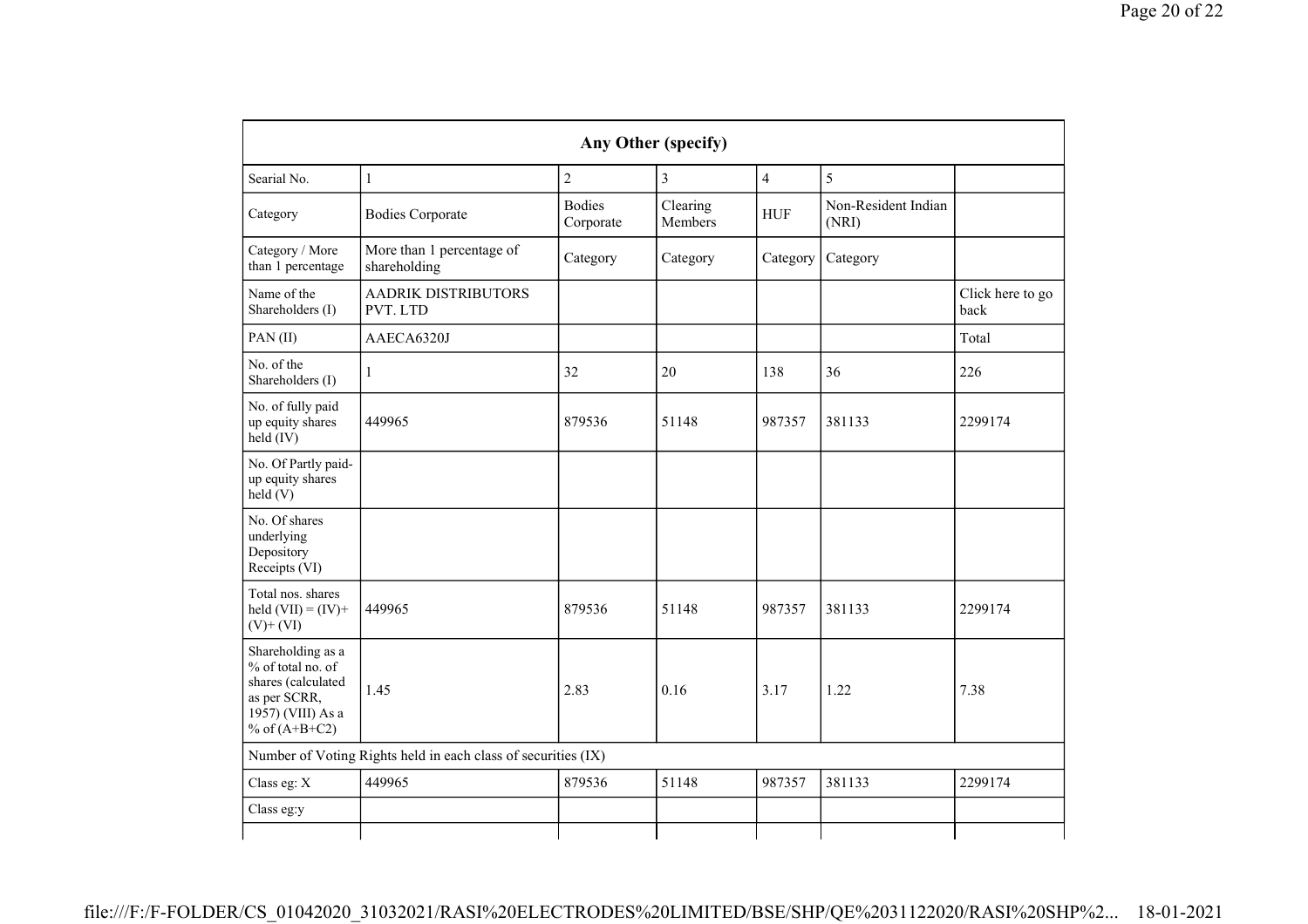| Total                                                                                                                                                                                    | 449965 | 879536 | 51148 | 987357 | 381133 | 2299174 |
|------------------------------------------------------------------------------------------------------------------------------------------------------------------------------------------|--------|--------|-------|--------|--------|---------|
| Total as a % of<br><b>Total Voting rights</b>                                                                                                                                            | 1.45   | 2.83   | 0.16  | 3.17   | 1.22   | 7.38    |
| No. Of Shares<br>Underlying<br>Outstanding<br>convertible<br>securities (X)                                                                                                              |        |        |       |        |        |         |
| No. of Shares<br>Underlying<br>Outstanding<br>Warrants (Xi)                                                                                                                              |        |        |       |        |        |         |
| No. Of Shares<br>Underlying<br>Outstanding<br>convertible<br>securities and No.<br>Of Warrants (Xi)<br>(a)                                                                               |        |        |       |        |        |         |
| Shareholding, as a<br>% assuming full<br>conversion of<br>convertible<br>securities (as a<br>percentage of<br>diluted share<br>capital) $(XI) = (VII)$<br>$+(X)$ As a % of<br>$(A+B+C2)$ | 1.45   | 2.83   | 0.16  | 3.17   | 1.22   | 7.38    |
| Number of Locked in shares (XII)                                                                                                                                                         |        |        |       |        |        |         |
| No. $(a)$                                                                                                                                                                                |        |        |       |        |        |         |
| As a % of total<br>Shares held (b)                                                                                                                                                       |        |        |       |        |        |         |
| Number of equity<br>shares held in<br>dematerialized<br>form $(XIV)$                                                                                                                     | 449965 | 879536 | 51148 | 987357 | 381133 | 2299174 |
| Reason for not providing PAN                                                                                                                                                             |        |        |       |        |        |         |
| Reason for not<br>providing PAN                                                                                                                                                          |        |        |       |        |        |         |